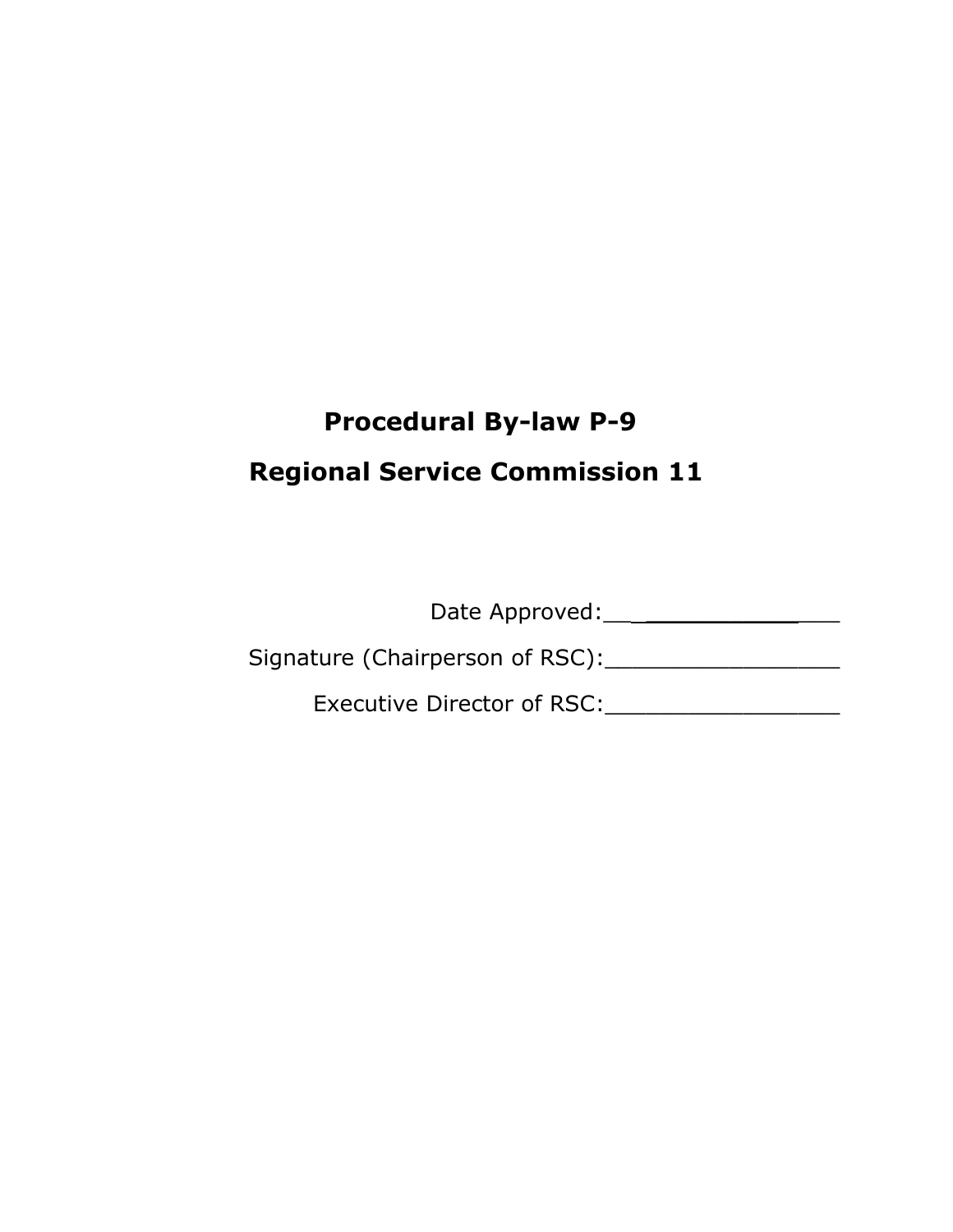# INDEX

Preamble

- 1. Definitions
- 2. Organization
	- 2.1 The Region
	- 2.2 Board Composition
	- 2.3 Board of Directors
	- 2.4 Term of Office for Local Service District Representatives
	- 2.5 Executive Officers
		- 2.5.1 Election of Officers
		- 2.5.2 Chairperson
		- 2.5.3 Vice-Chairperson
		- 2.5.4 Executive Director
		- 2.5.5 Secretary
		- 2.5.6 Chief Financial Officer
	- 2.6 Delegation of Duties
	- 2.7 Vacancies
	- 2.8 Who Speaks for Commission
- 3. Committees
	- 3.1 Standing Committees
		- 3.1.1 Defined
		- 3.1.2 Composition
		- 3.1.3 Term
		- 3.1.4 Quorum
		- 3.1.5 General Duties
		- 3.1.6 Plans
	- 3.2 Finance and Budget Committee
		- 3.2.1 Creation
		- 3.2.2 Duties
	- 3.3 Audit Committee
		- 3.3.1 Creation
		- 3.3.2 Duties
	- 3.4 Planning Review and Adjustment Committee
		- 3.4.1 Creation
	- 3.5 Community Policing Committee
		- 3.5.1 Creation
		- 3.5.2 Duties
	- 3.6 Executive Director Oversight Committee
		- 3.6.1 Defined
		- 3.6.2 Duties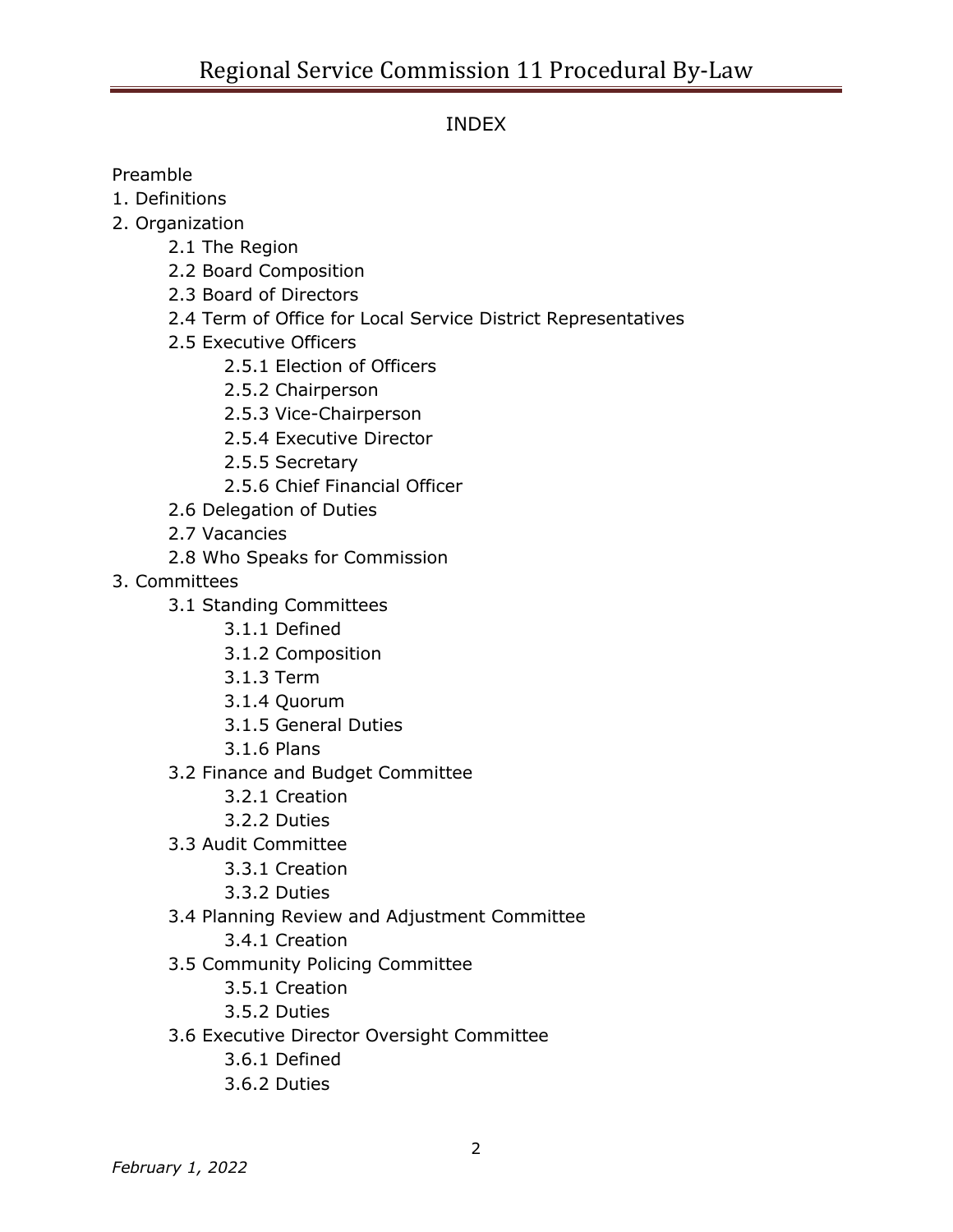- 3.7 Governance Committee
	- 3.7.1 Defined
	- 3.7.2 Duties
- 3.8 Ad Hoc Committees
	- 3.8.1 Creation
- 4. Conflict of Interest
	- 4.1 Definitions
	- 4.2 Prohibition
	- 4.3 Exception
	- 4.4 When Conflict Exists
	- 4.5 Disclosure and Withdrawal from Meeting
	- 4.6 Designated Employees' Prohibition
	- 4.7 Gifts and Gain
	- 4.8 Statement of Disclosure
	- 4.9 When to Declare
	- 4.10 Quorum when Conflict Occurs
- 5. Meetings
	- 5.1 Place of Meetings
	- 5.2 Regular Meetings
	- 5.3 Calling Meetings
	- 5.4 Agendas
		- 5.4.1 Item placed on agenda
		- 5.4.2 Amending the agenda
	- 5.5 Waiver of Notice
	- 5.6 Participation in Meetings by Electronic Means
		- 5.6.1 Participation in regular session
		- 5.6.2 Participation in closed session
	- 5.7 Chairperson for Meeting
	- 5.8 Special Meetings
		- 5.8.1 Calling
		- 5.8.2 Petition
		- 5.8.3 Declaring Vacancy
		- 5.8.4 Notice Requirements
	- 5.9 Cancellation of Meetings
	- 5.10 Annual General Meeting
		- 5.10.1 Invitation to All Member Communities
	- 5.11 Conduct of Meetings
		- 5.11.1 Governing authority on Procedures
	- 5.12 Quorum
	- 5.13 Public Access to Board Meetings
- 6. Procedure for Meetings
	- 6.1 Call to Order
	- 6.2 Absence of Chairperson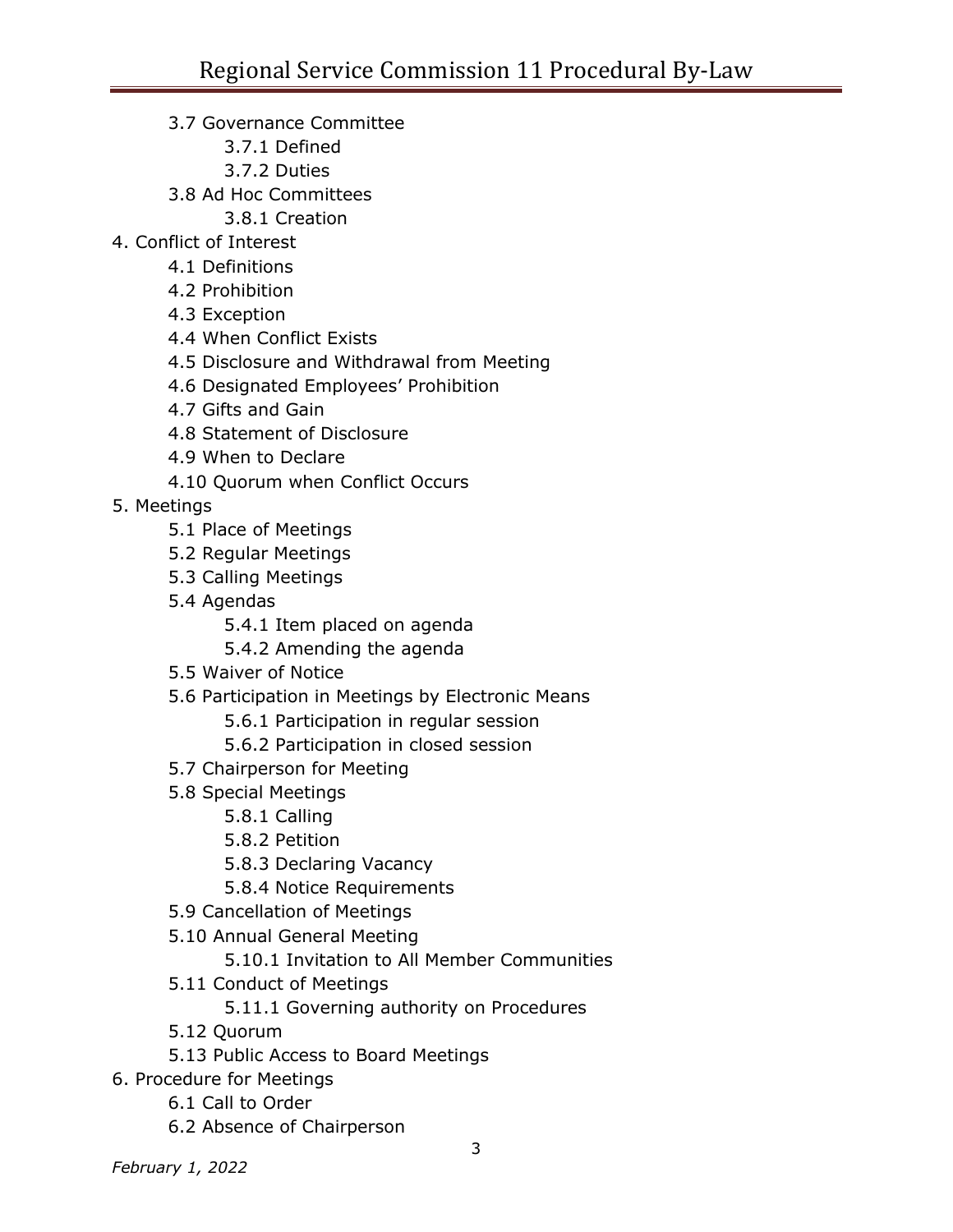6.3 Absence of Quorum 6.4 Public Attendance at Meetings 6.5 General Order of Business 6.5.1 Variation in the order of Business 6.6 Order 6.6.1 Relation of Public to Board 6.6.2 Notice to Appear Before the Board 6.6.3 Preservation of Order 6.6.4 Rulings on Order 6.6.5 Chairperson Entering Debate 6.7 Rules of Debate 6.7.1 Who Shall have the Floor 6.7.2 Reading of Motion 6.7.3 Limits of Debate 6.7.4 Appeal to Board 6.8 Rules of Conduct 6.8.1 Addressing the Chair 6.8.2 Disrespectful Statements 6.9 Motions 6.9.1 Motions to be Seconded 6.9.2 Withdrawal of Motions 6.9.3 Motions to Adjourn 6.9.4 Questions Under Debate 6.9.5 The Previous Question 6.9.6 Order of Amendments 6.9.6.1 Amendments 6.9.6.2 Budget Amendments 6.9.7 Reconsideration 6.10 Voting 6.10.1 Simple Majority. 6.10.2 Double Two-thirds Vote 6.10.3 Open Vote 6.10.4 Recording of Vote 6.10.5 Chairperson Voting 6.10.6 Tie Vote 6.10.7 All Must Vote 6.10.8 More Than One Distinct Vote 6.10.9 Result Declaration 6.10.10 Proxy Prohibited 7. Administration 7.1 Registered Office

- 7.2 Corporate Seal
- 7.3 Fiscal Year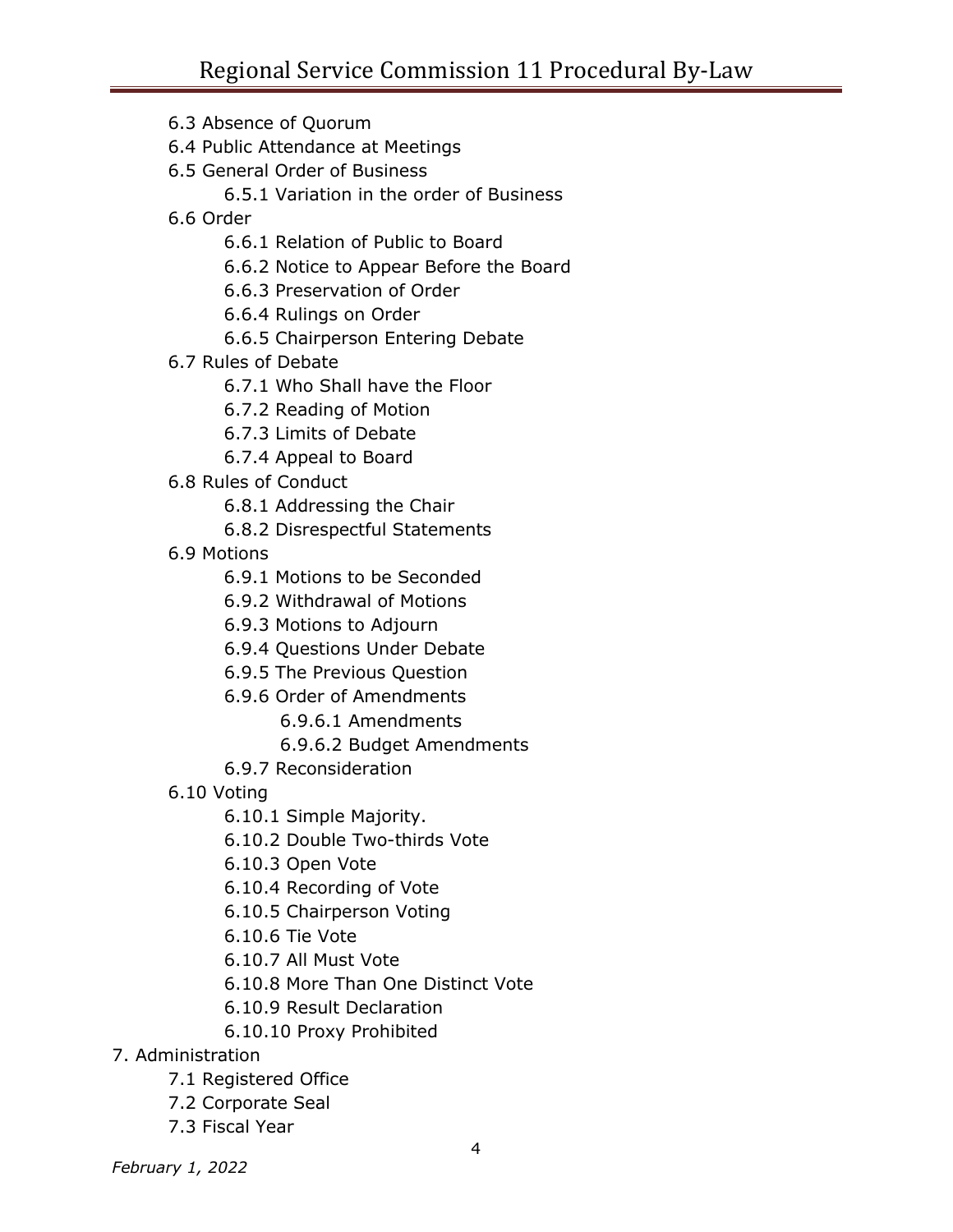- 7.4 Execution of Documents
	- 7.4.1 Signing Authority
	- 7.4.2 Affixing Corporate Seal
	- 7.4.3 Instrument in Writing Defined
- 7.5 Banking
- 7.6 Corporate Records
- 8. Protection of Directors and Officers
	- 8.1 Limited Liability
	- 8.2 Indemnity
	- 8.3 Insurance
- 9. Directors' Expenses & Remuneration
	- 9.1 Directors' Expenses
	- 9.2 Directors' Remuneration
	- 9.3 Annual Adjustment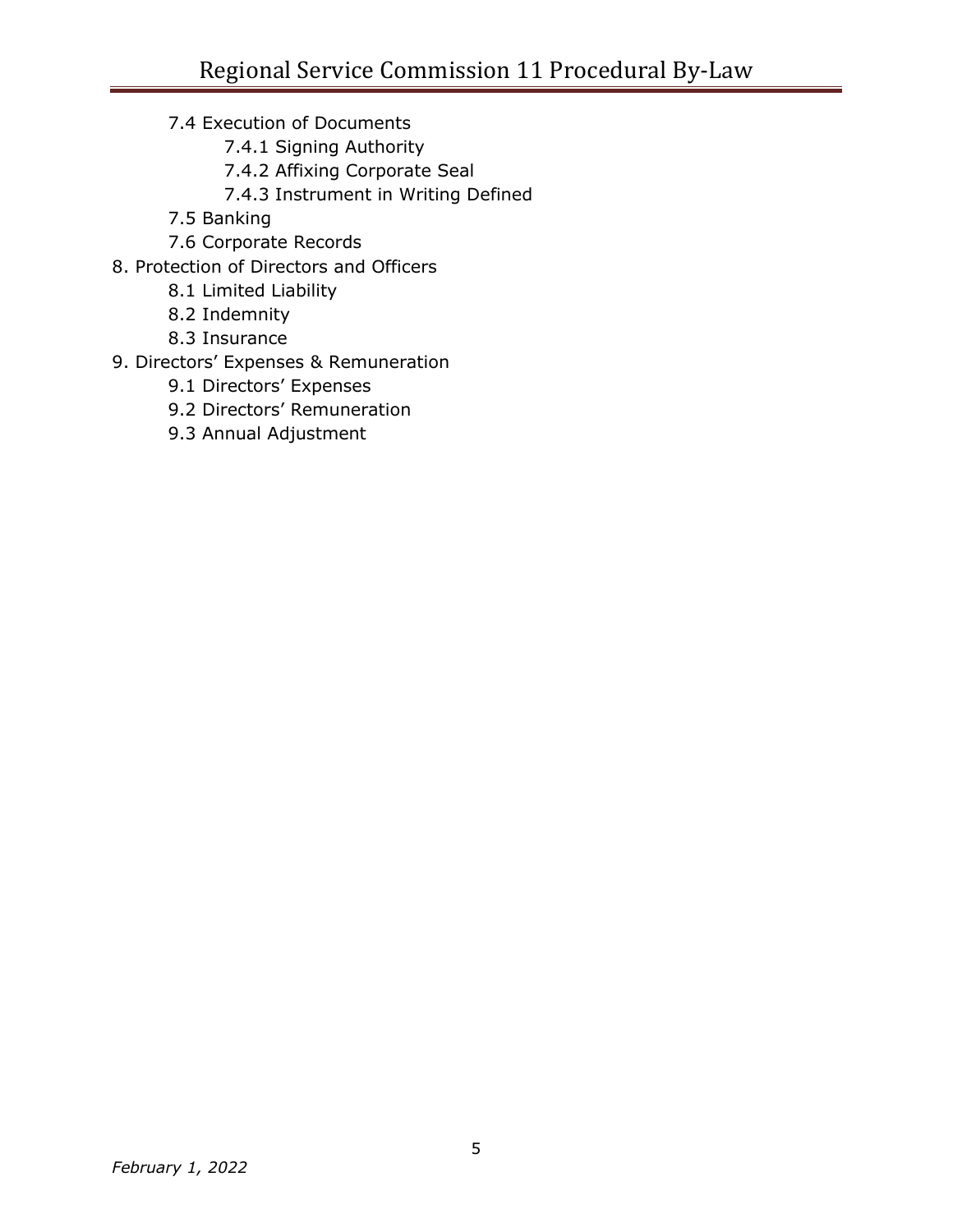#### **PREAMBLE:**

**Whereas** Regional Service Commission 11 was established as a body corporate pursuant to the provisions of the *Regional Service Delivery Act,* Statutes of New Brunswick 2012, Chapter 37, and Regulation 2012-109 made thereunder.

**Now Therefore** in pursuance of the powers contained in the said Act the Board of Directors of Regional Service Commission 11 hereby passes and enacts the following by-law:

#### **1. DEFINITIONS**

The following definitions apply in this By-law.

"Act" means the *Regional Service Delivery Act,* Statutes of New Brunswick 2012, Chapter 37.

"Board" means the board of directors of Regional Service Commission 11.

"Commission" means the body corporate established pursuant to the Act for Regional Service Commission 11.

"Executive Director" means a person appointed as an Executive Director under section 13 of the Act.

"Family associate" means a spouse, parent, child, brother or sister.

"Local Service District" means a local service district as established under part 15 of the *Local Governance Act.*

"Member", with respect to a regional service commission, means a municipality, a rural community or a local service district within the region for which the commission is established.

"Municipality" means a city, town or village.

"Minister" means the Minister of Environment and Local Government and includes any person designated by the Minister to act on the Minister's behalf.

"Planning director" means a person appointed as a planning director under subsection 24 of the Act.

"Rural Community" means a rural community as defined under the *Local Governance Act*.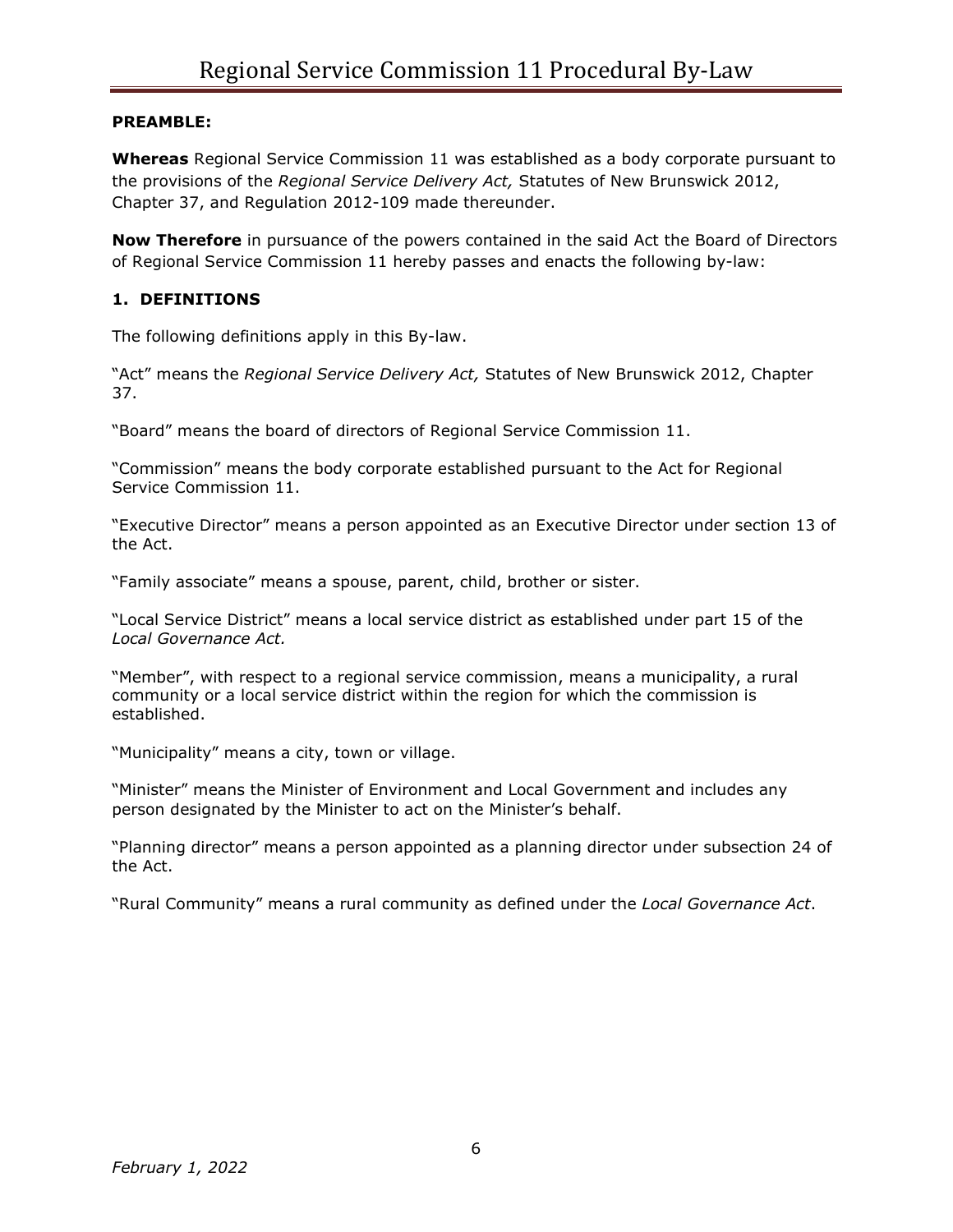#### **2.0 ORGANIZATION**

## **2.1 The Region**

The Region is the area established for purposes of the *Regional Service Delivery Act* as described and identified by regulation.

## **2.2 Board Composition**

The composition for the Board of Directors is determined by Regulation 2012-109, under the *Regional Service Delivery Act*. The mayors of the municipalities and rural communities within the region shall serve on the Board. The Regulation specifies that a certain number of Local Service District Advisory Committee Chairpersons shall be selected at a meeting of the Region's Chairpersons from amongst their number. The number of Local Service District representatives is determined by formula in Regulation 2012-109.

The Minister of Environment and Local Government shall provide the Regional Service Commission with the names and contact information of those individuals who are elected to represent the Local Service Districts.

## **2.3 Board of Directors**

The role of the Board of Directors of Regional Service Commission 11 shall include the following:

- provide strategic direction as well as oversight for the Regional Service Commission;
- make decisions on the following matters: annual budget, hiring of the Executive Director, adopting by-laws and policies of the corporation, borrowing of money, setting of fees, service changes (including additions, terminations, adjustments), among others;
- monitor the overall finances of the Regional Service Commission;
- monitor the overall performance of the organization;
- provide direction to the Executive Director;
- attend meetings of the Commission Board;
- participate in Committees as assigned and agreed to;
- review documents (various reports including annual reports, drafts, by-laws, minutes, etc., associated with the above noted matters, financial statements);
- bring the municipal, rural community and LSD perspectives to the RSC table;
- help formulate and determine the RSC's overall strategic direction;
- serve as liaison with respective communities: Mayors and LSD Representatives should keep their councils or advisory committees informed with respect to the activities of the Commission;
- participate in and provide direction regarding the regional planning process; and
- approve the Regional Plan.

## **2.4 Term of Office for Local Service District Representatives** *(See General Regulation Section 8(4))*

The Local Service District representatives chosen under the provisions of the General Regulation under the *Regional Service Delivery Act* shall hold office until the earliest of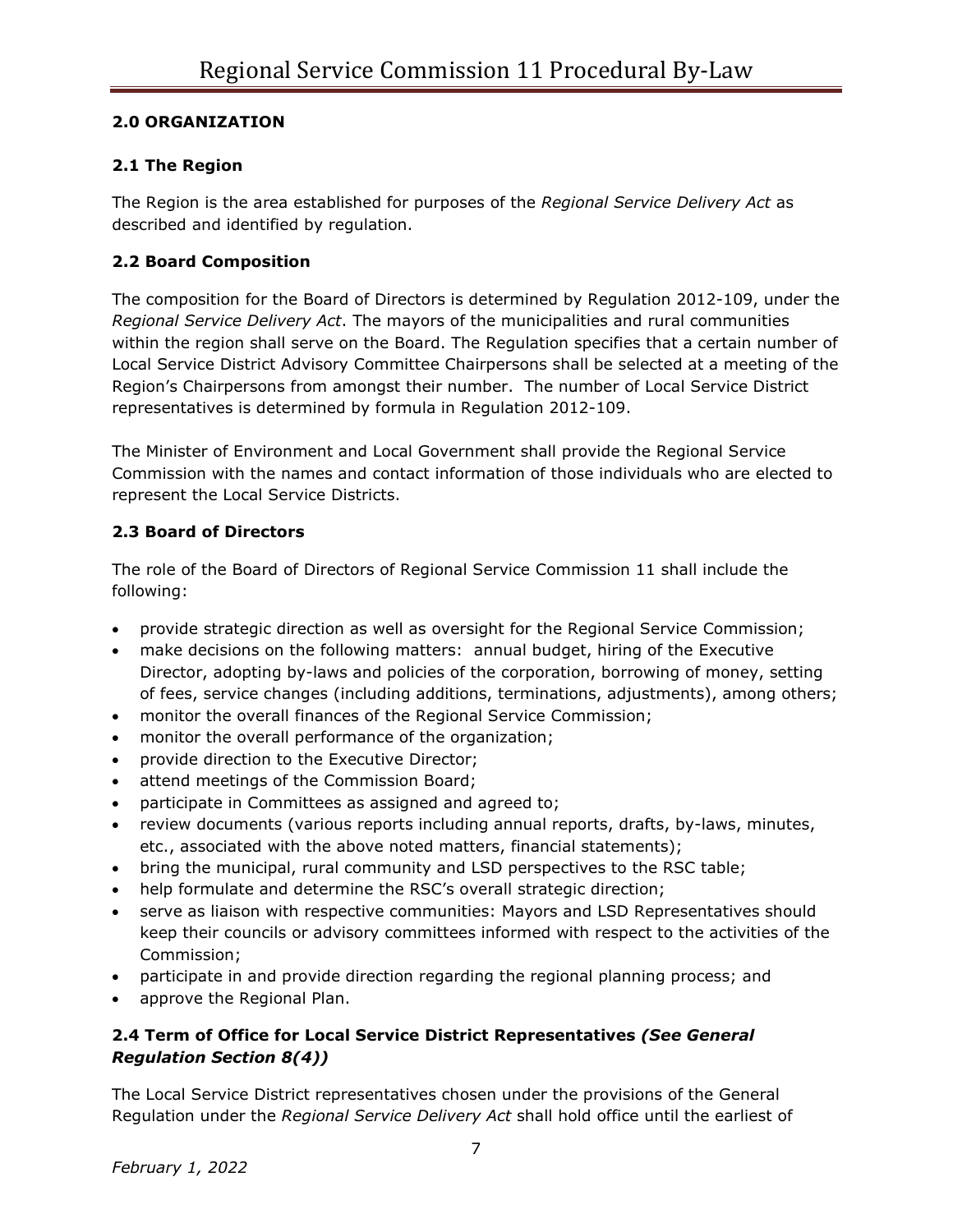- (a) the day the person is no longer chair of the local service district advisory committee, or
- (b) a meeting is held and that person is not chosen as a local service district representative.

## **2.5 Executive Officers**

The Board of the Commission shall elect one director to be the Chairperson and one director to be the Vice-Chairperson. The Board shall also appoint a staff member of the Regional Service Commission to serve as Secretary to the Board and this individual may serve in this capacity until such time as another staff member is appointed to carry out this function.

2.5.1 At Annual General Meeting the directors shall elect from among their number a Chairperson and Vice-Chairperson. The election shall be done by ballot and administered by the Secretary of the Board or his/her delegate. The Chairperson and Vice-Chairperson may be elected for four (4) additional one year terms.

2.5.2 Chairperson of the Commission: The Chairperson shall, if present, preside at all meetings of the Commission. He/she shall sign all instruments which require his/her signature and shall perform all duties incident to his/her office, and shall have such other powers and duties as may from time to time be assigned to him/her by resolution of the Commission.

2.5.3 Vice-Chairperson: During the Chairperson's absence or inability or refusal to act, the Chairperson's duties may be performed and his/her powers may be exercised by the Vice-Chairperson. A Vice-Chairperson shall also perform such duties and exercise such powers as may from time to time be prescribed by resolution of the Commission.

2.5.4 Executive Director: The Board shall appoint an Executive Director in accordance with Section 13 of the *Regional Service Delivery Act* and the Executive Director shall be the Chief Administrative Officer of the Commission. The Executive Director is *ex officio,* non-voting member of all Committees of the Board except the Planning Review and Adjustment Committee and the Audit Committee, although he or she may be invited to participate in meetings of these committees at the request of the Chair of that committee.

2.5.5 Secretary: The Board of Directors shall appoint a Secretary who shall be a staff of the Regional Service Commission. The Secretary shall be responsible to ensure that the proceedings of all meetings of the Board are taken in accordance with *Roberts Rules of Order, Newly Revised –* 12th edition, and accepted by the Board. The Secretary shall make provision for the safekeeping and publication of the minutes of meetings of the Board of Directors and shall provide notices of meetings where applicable. The Secretary shall perform other duties or assume other responsibilities as may be assigned from time to time by the Board. Notwithstanding the above, the Secretary may delegate "note taking" responsibilities to others but remains responsible for the accuracy and safekeeping of the records of all meetings.

2.5.6 Chief Financial Officer: The Board of Directors shall appoint a Chief Financial Officer who shall be a staff of the Regional Service Commission. The Chief Financial Officer shall report to the Executive Director and is responsible to: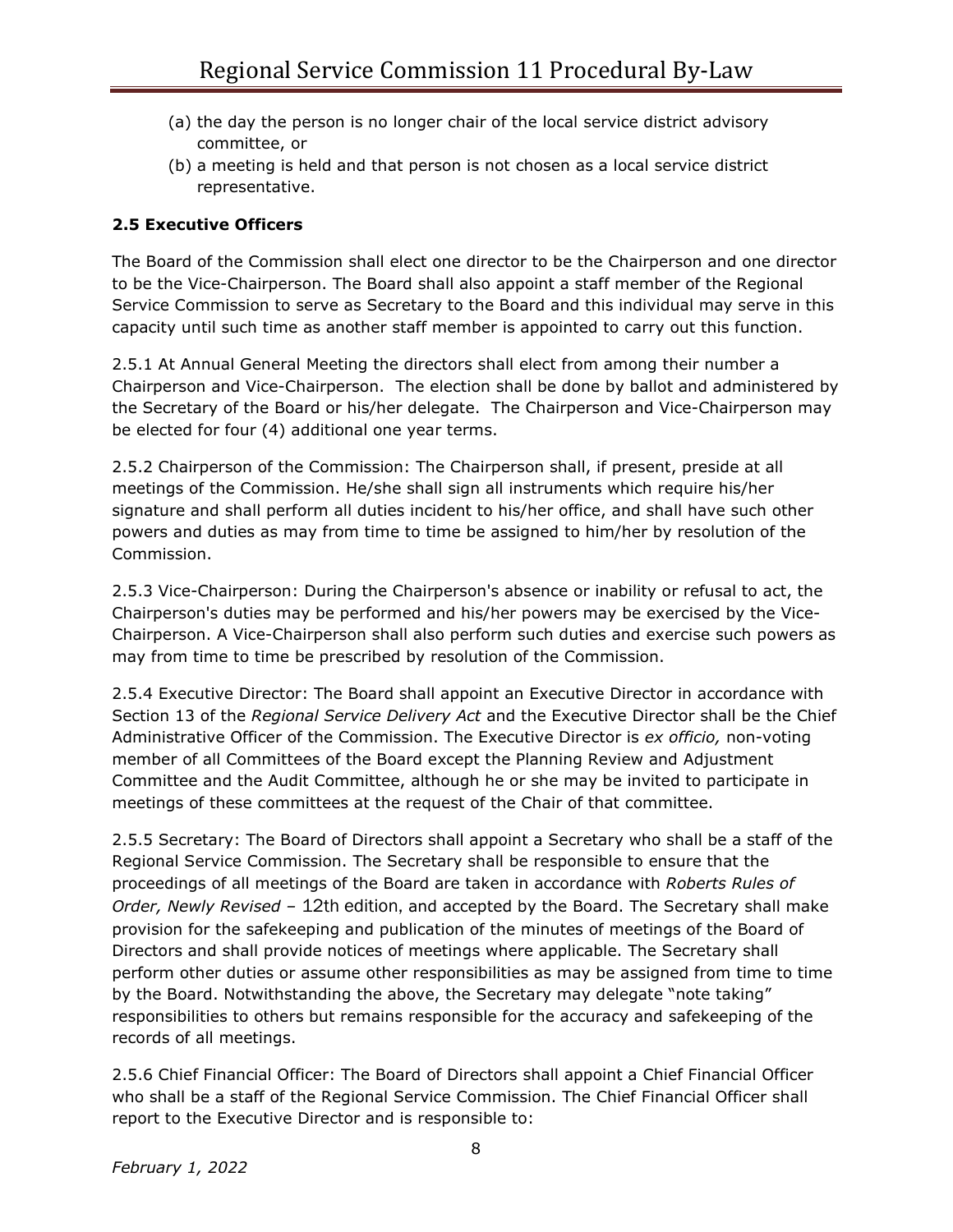- (a) ensure that the financial management systems of the Commission are comprehensive, reliable and informative;
- (b) ensure that timely and comprehensive reports to the Board are implemented and ensure that reports and other information as may be required from time to time are provided;
- (c) put in place such safe guards and procedures so as to ensure the highest quality of management of the financial and physical assets of the Commission;
- (d) identify to the Executive Director and Board any emerging financial concerns which materially affect the performance of the organization; and
- (e) sit, upon invitation of the Chair, as a non-voting member of the Audit Committee.

## **2.6 Delegation of Duties of Officers**

In case of the absence or inability to act of the Chairperson or Vice-Chairperson, or for any other reason that the Commission may deem sufficient, the Commission may delegate the powers of such officer to any other Director of the Board for a specified time.

#### **2.7 Vacancies**

If the position of Chairperson or Vice-Chairperson of the Commission for any reason becomes vacant, the Commission shall elect another Director to fill such vacancy at its next meeting.

#### **2.8 Who Speaks for Commission**

The Chair of the Commission is the spokesperson for the Commission for all matters of policy, however, the Chair may delegate to another director or to the Executive Director to speak for the Commission on such matters.

The Executive Director is the spokesperson for the Commission for all technical or administrative matters. The Executive Director may delegate any member of staff to speak on such matters at his or her discretion.

#### **3.0 COMMITTEES**

Pursuant to Paragraph  $12(1)(b)$  of the Act the Board has the power to make and approve by-laws with respect to the establishment and operation of committees of the Board and to determine their mandate. In pursuance of that mandate the Board hereby establishes the following committees:

#### **3.1 Standing Committees**

3.1.1 "Standing Committees" are committees of the Commission established for the purpose of considering matters of ongoing nature and they usually have a continuing responsibility in those areas. Membership on standing committees is normally reserved for directors of the Board; however, this is at the discretion of the Board. In particular the Planning Review and Adjustment Committee and the Community Police Advisory Committee will, by definition include membership in addition to members of the Board of Directors.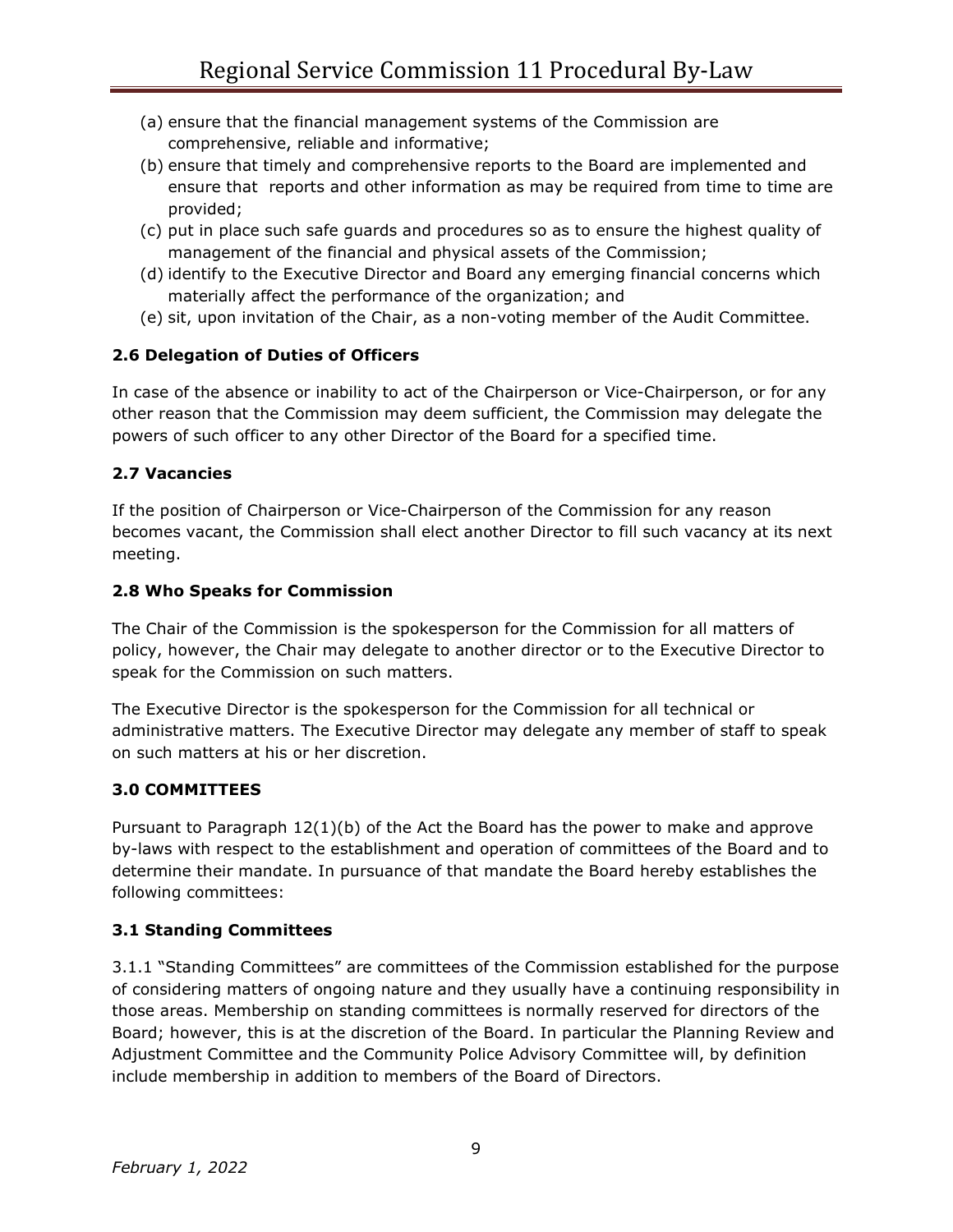3.1.2 Composition: Standing committees shall consist of a minimum of five (5) directors or as otherwise prescribed in this by-law or the by-law for that Committee. Directors of committees and committee chairs and vice-chairs shall be appointed by the Board Chairperson and Vice-Chairperson unless otherwise specified.

3.1.3 Term: Except as otherwise provided, the term of office for standing committee members shall be for one year. Directors shall be appointed at the first meeting following the selection of Executive Officers.

3.1.4 Quorum: A majority of the committee's members, not including ex-officio members in the calculation, shall constitute a quorum for the purpose of conducting a meeting of a Standing Committee.

3.1.5 General Duties: With the exception of the Planning Review and Adjustment Committee, each Standing Committee shall serve in an advisory capacity to the Board of Directors and shall carry out the duties assigned to it by this by-law and shall carry out such other duties as may from time to time be referred to it by the Board.

3.1.6 Plans: Each Standing Committee shall develop short and long-term plans, including the fiscal aspects thereof respecting the services of the Commission and shall develop policies for consideration by the Board.

## **3.2 Finance and Budget Committee**

3.2.1 There shall be the Finance and Budget Committee, composed of six Directors with a majority of members representing communities which receive land use planning services from the Commission.

The Board cannot consider the annual budget for the Planning Division without a positive recommendation from a majority of the committee members present who receive land use planning services.

3.2.2 Duties of the Finance and Budget Committee:

- (a) receive, review, and co-ordinate the estimates of revenue and expenditures for the year for recommendation to the Board;
- (b) consider all requests for expenditures in excess of those provided for in the annual budget and report to the Board with recommendations;
- (c) study, provide advice, and recommend to the Board on all matters regarding capital funding;
- (d) co-ordinate the development of short and long-term financial planning for the Commission;
- (e) monitor financial management services; and
- (f) ensure that the acquisition and disposal of property is carried out within the terms of policy directives issued by the Board.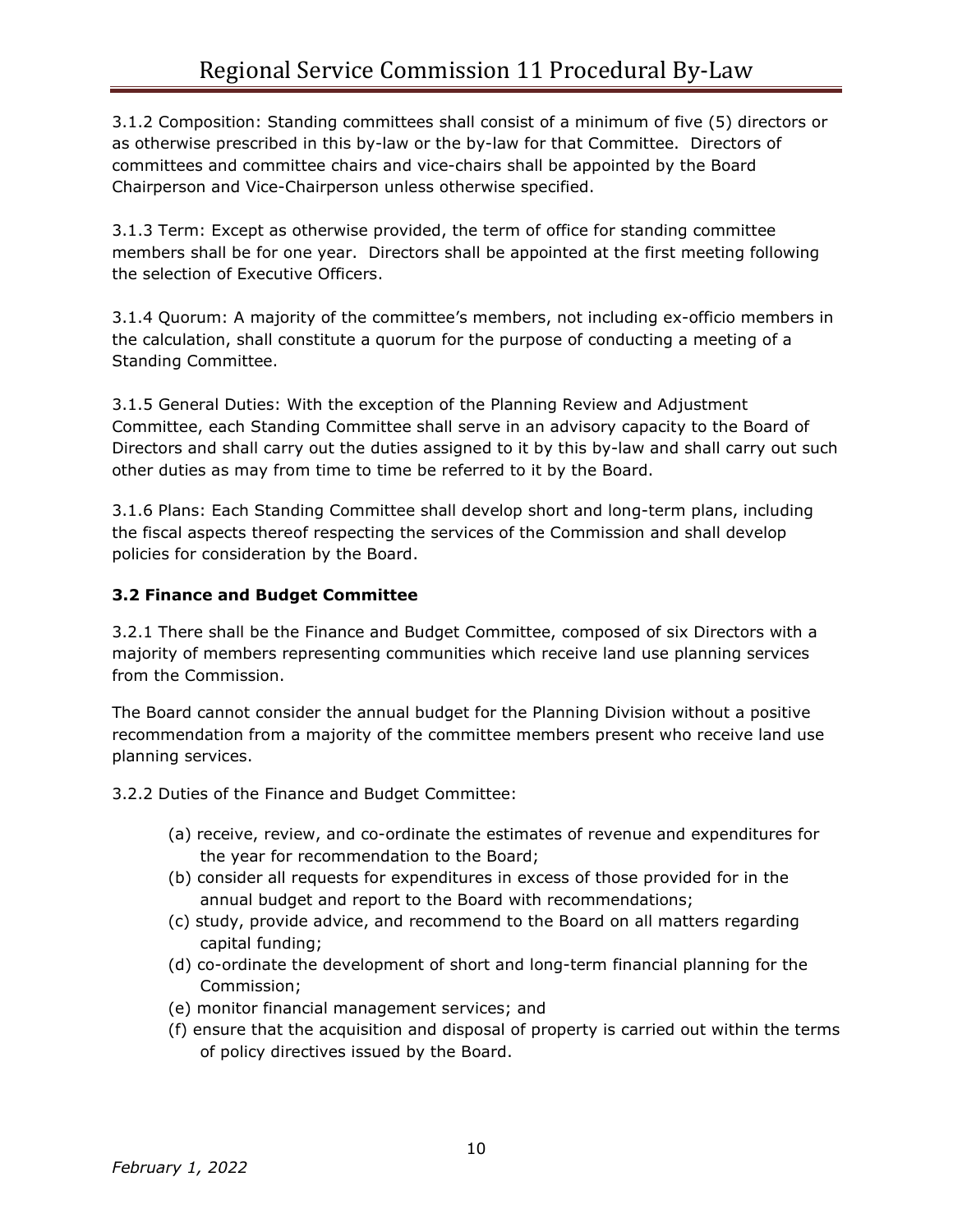#### **3.3 Audit Committee**

3.3.1 There shall be the Audit Committee comprised of directors of the Board. The Executive Director is not an *ex officio* member of the Audit Committee but may be invited to Committee meetings or parts of meetings at the discretion of the Chair.

3.3.2 The duties of the Audit Committee:

- (a) review financially related by-laws;
- (b) review significant accounting and financial policies;
- (c) review and recommend audited financial statements;
- (d) recommend the appointment of auditors;
- (e) review audits and management letters with the auditors, and to sign on behalf of the Board acknowledging receipt of any related documentation;

(f) initiate special audits in areas of concern, review and assess the internal audit function; and

(g) review and assess matters of risk for the Corporation.

#### **3.4 Planning Review and Adjustment Committee**

3.4.1 The Regional Services Delivery Act, Section 24 (1), vests certain duties and obligations on the Board with respect to land use planning and Section 16 (1) of the Act permits the Board to delegate those powers and duties to a standing committee of the Board.

The Board hereby delegates those land use planning powers and duties to its standing Planning Review and Adjustment Committee subject to its Planning Review and Adjustment Committee By-Law.

#### **3.5 Community Policing Committee**

3.5.1 There shall be the Community Policing Committee.

The Committee shall monitor the effectiveness and efficiency of policing services in the region and encourage cooperative action among the region's communities and their policing services providers.

3.5.2 Duties of the Community Policing Committee:

(a) to call and facilitate regular meetings of an advisory forum comprised of municipal and LSD representatives as well as the region's policing agencies to provide community input in identifying and recommending objectives and priorities for policing in the region and facilitate mutual feedback in accordance with a community policing model;

(b) on behalf of the advisory forum to monitor and report to the Board of Directors on the implementation of policing goals, objectives and priorities; and

(c) as directed by the Board to represent it in discussions with key stakeholders such as the Province of New Brunswick, law enforcement agencies and other interested parties.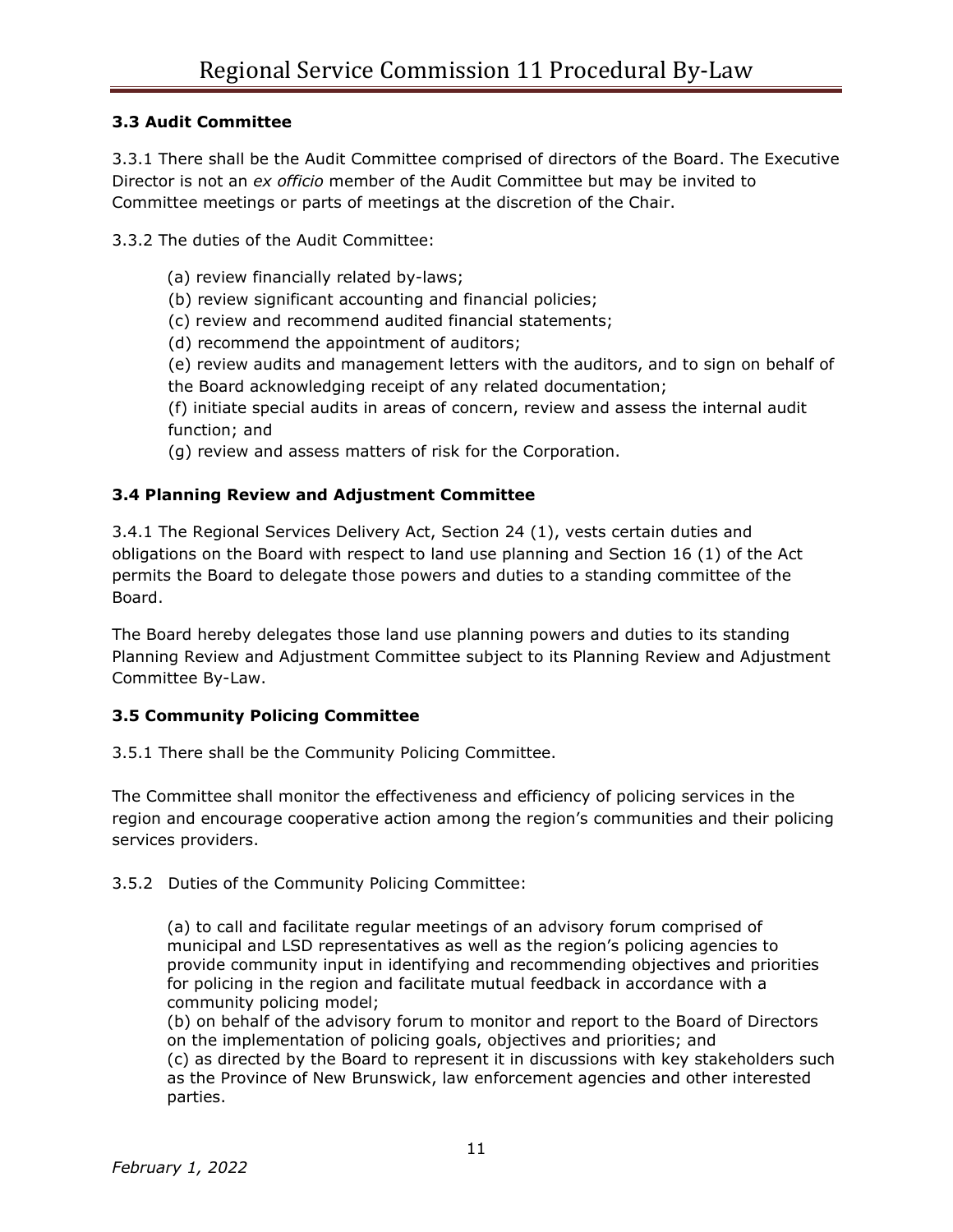#### **3.6 Executive Director Oversight Committee**

3.6.1 There shall be the Executive Director Oversight Committee comprised of three directors. The Committee shall serve as a channel for both the Board and Executive Director to address effective performance practices.

3.6.2 The duties of the EDO Committee:

(a) to receive, evaluate and deliver feedback from the Board to the Executive Director;

(b) to receive, evaluate and deliver feedback from the Executive Director to the Board;

(c) to assist the Executive Director in developing strategic objectives against which his/her performance will be evaluated;

(d) upon agreement, to present and recommend to the Board the Executive Director's strategic objectives;

(e) to conduct the Board's annual performance review of the Executive Director; and (f)to review annually the Executive Director's compensation and shall make such adjustments as are deemed appropriate, respecting market conditions, the established salary range and the performance review.

#### **3.7** *Governance* **Committee**

3.7.1 There shall be the Governance Committee comprised of the Chair and 5 Board directors. The Committee has primary responsibility for ensuring the adequacy and relevance of the governance structure of the Board.

3.7.2 The duties of the Governance Committee:

a) to review annually the By-Laws of the Commission and to recommend to the Board, at its Annual General Meeting, such changes as necessary;

b) to monitor training practices for directors and make recommendations for new practices as necessary. The Committee in collaboration with the Executive Director will ensure an orientation process is in place for new directors; and

c) to ensure that a procedure for evaluating the functioning of the Board is in place and those evaluations are conducted on a regular basis.

#### **3.8** *Ad Hoc* **Committees**

3.8.1 Pursuant to the provisions of Subsection 12(1) of the Act the Board may, from time to time, establish *ad hoc* committees to undertake specific tasks. When the Board establishes such a committee it shall define its terms of reference; its composition; its reporting relationship to the Board; and the duration of its existence. Membership on any ad hoc committee will be by appointment by the Chair and Vice Chair of the Board.

#### **4. CONFLICT OF INTEREST** *(see General Regulation Section 21)*

#### **4.1 Definitions:**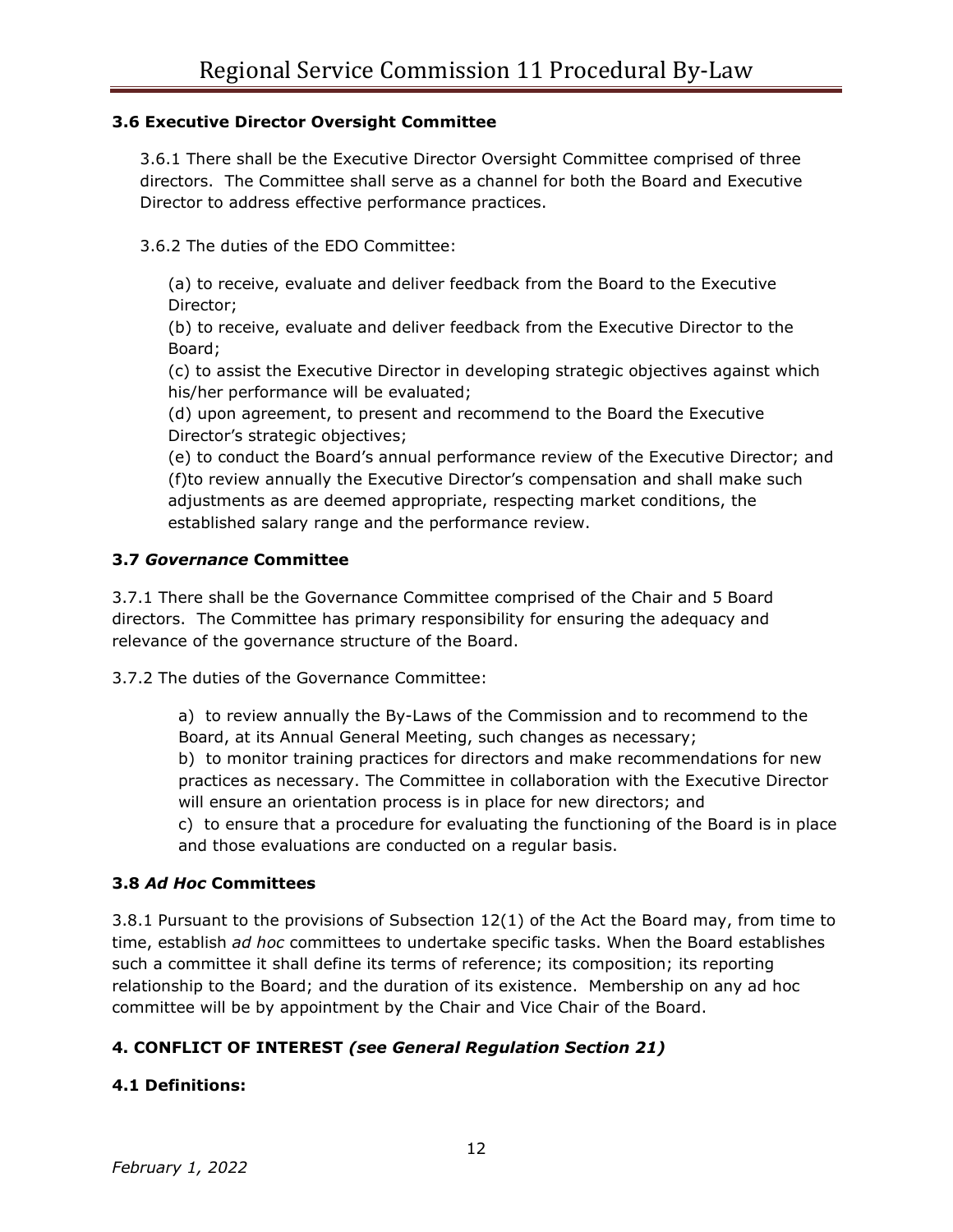For the purposes of this section, with respect to a Commission, "designated employee" means:

- (*a*) an Executive Director,
- (*b*) a planning director,
- (*c*) a manager of the solid waste disposal service,
- (*d*) the Chief Financial officer, a treasurer or the person who has primary responsibility for the financial affairs of the Commission,
- (*e*) the Secretary as provided 2.6.4 of this by-law,
- (*f*) a planner,
- (g) a person delegated the duties of a development officer,
- (*h*) a building inspector or the person who has the primary responsibility to the Commission for the enforcement of municipal by-laws or other provincial laws with respect to building and construction within the region,
- (*i*) a person responsible for purchasing on behalf of the Commission, and
- (*j*) any employee of a Commission who is in a senior management position.

**4.2** No director of a Board shall be employed by, contract with, act as an agent for or otherwise provide goods or services to the Commission in exchange for consideration, directly or indirectly,

(*a*) while holding office as a director of the Board, or

(*b*) during the period of one year following the expiration of the director's term of office, whether the director served the entire term or not.

**4.3** A director of a Board does not violate subsection (1) by reason only that the director is in receipt of an allowance for attendance at meetings of the Board or of the executive of the Commission or any other allowance, honorarium, remuneration or reimbursement to which the director may be entitled by reason only of being a director of the Board or of being an executive officer of the Commission.

**4.4** Pursuant to the *Regional Service Delivery Act* and the regulations, a director of the Board or a designated employee has a conflict of interest if:

(*a*) the person or a family associate

(i) has or proposes to have any interest in any contract in which the Commission of which that person is a director of the Board or by whom that person is employed or was appointed has an interest, or

(ii) has an interest in any other matter in which the Commission is concerned that would be of financial benefit to that person or the family associate,

(*b*) the person or a family associate is a shareholder in, or is a director or a senior officer of, a private company that

(i) has or proposes to have an interest in any contract with the Commission, or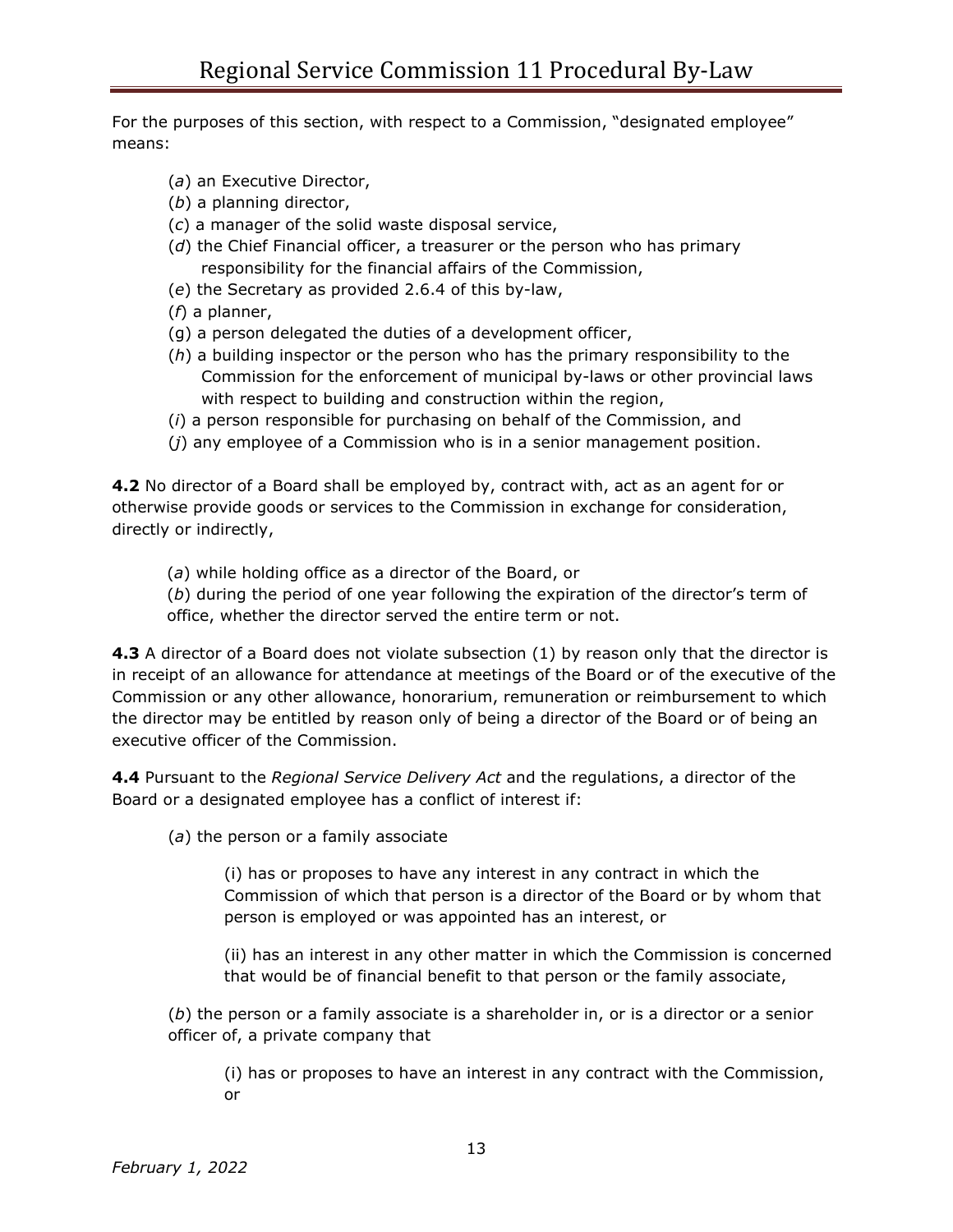(ii) has an interest in any other matter in which the Commission is concerned that would be of financial benefit to the company,

(*c*) the person or a family associate has a controlling interest in or is a director or a senior officer of a public company that

(i) has or proposes to have an interest in any contract with the Commission, or

(ii) has an interest in any other matter in which the Commission is concerned that would be of financial benefit to the company, or

(*d*) the person or a family associate would otherwise benefit financially by a decision of the Commission in any contract, proposed contract or other matter in which the Commission is concerned.

**4.5** Where a director of a Board has a conflict of interest with respect to any matter in which the Commission is concerned and he or she is present at a meeting of the Board, a meeting of a committee of the Board, or any other meeting at which business of the Board is conducted, at which the matter is a subject of consideration he or she shall,

(*a*) as soon as the matter is introduced, disclose that he or she has a conflict of interest in the matter; and

(*b*) immediately withdraw from the meeting room while the matter is under consideration or vote.

**4.6** A designated employee shall not advise or otherwise assist the Commission in any matter where the designated employee has a conflict of interest, unless requested by the Board to do so following the disclosure of the conflict of interest to the Board.

**4.7** A director of a Board or designated employee shall not:

(*a*) accept any fees, gifts, gratuities or other benefit that could reasonably be seen to influence any decision made by him or her in the carrying out of his or her functions as a director of the Board or employee of the Commission; or

(*b*) for his or her personal gain or for the personal gain of a family associate make use in any way of his or her position or of any privileged information to which he or she may have access or to which he or she is privy because of his or her position.

**4.8** Upon appointment to the Regional Service Commission and annually thereafter, each director shall, in the form prescribed by the RSC and attached as APPENDIX "A", complete and file with the Secretary of the RSC a "Statement of Disclosure". This Statement shall include identification of interests, activities, involvements and other aspects related to the director who could potentially involve a conflict with regards to the operation and matters of the Board. When there are changes to this Statement, the director must ensure that the Statement is updated as necessary.

**4.9** It is preferable if conflicts of interest are declared at the beginning of the Board or Committee meetings.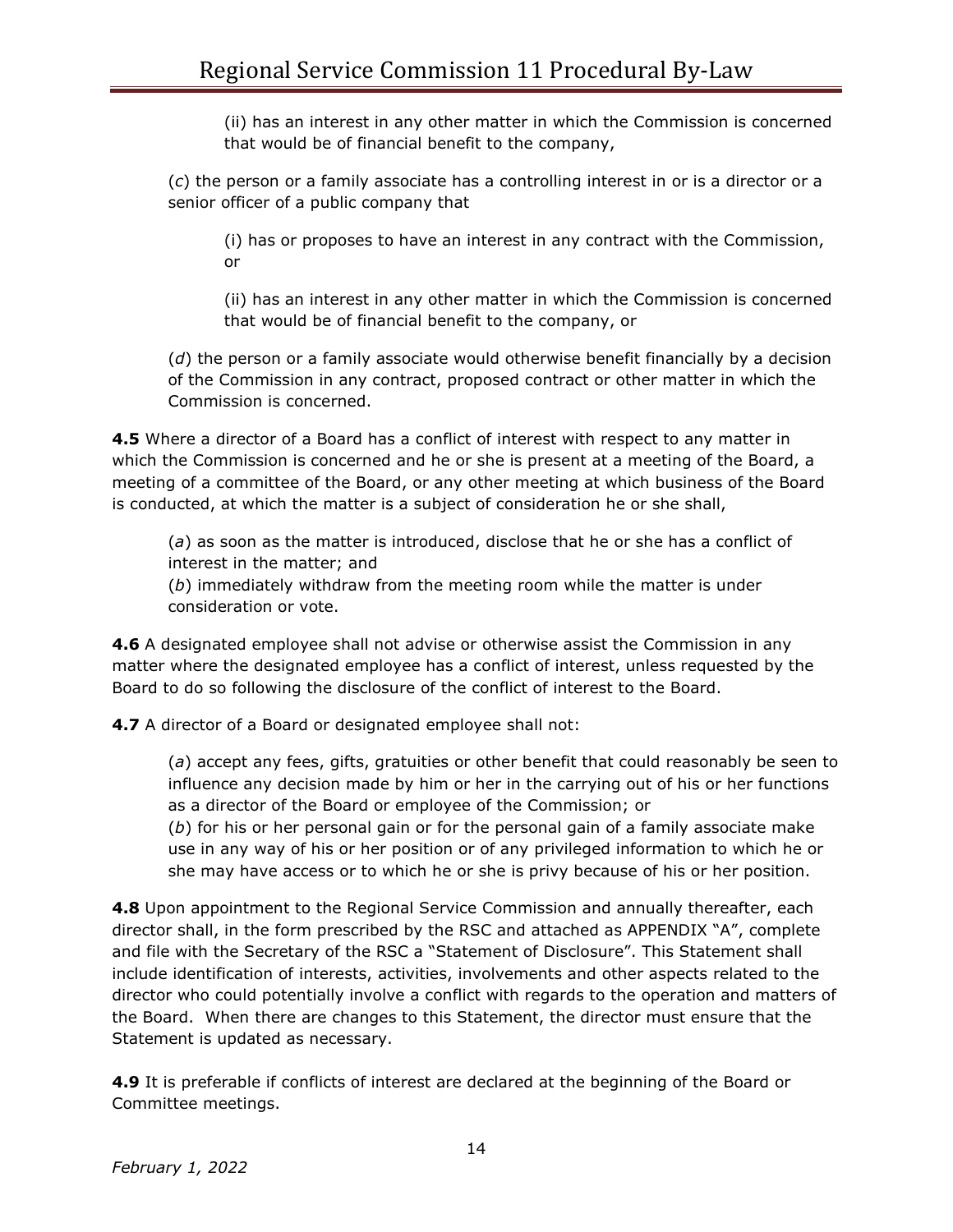**4.10** In the event that quorum will be lost if a certain number of directors declare a conflict of interest on a matter before the Board, the remaining directors will be deemed to be sufficient in number to comprise a quorum, as long as the number of remaining directors does not fall below three.

## **5. MEETINGS**

#### **5.1 Place of Meetings**

Meetings of the Commission Board of Directors and any Board committee meetings may be held at any place within the region.

## **5.2 Regular Meetings** *(See General Regulation Section 13(1))*

The Board may, by resolution, fix a day or days in each month for the holding of regular meetings at a time and place, including virtual meetings, specified in such resolution. Subsequent to the making of such resolution, no notice shall be required for any of such regular meetings.

## **5.3 Calling of Meetings**

Notwithstanding subsection 5.2, a meeting of the Board may be called at any time by the Chairperson of the Board, or in the absence of the Chairperson by the Vice-Chairperson, upon two (2) days written notice to the Directors, such notice to include email messages.

#### **5.4 Agendas**

The Chair in consultation with the Secretary and Executive Director shall set an agenda for each board meeting no later than (7) seven days prior to the meeting date.

5.4.1 Directors wishing to have an item placed on the agenda must advise the Secretary of the item and relevant background information by 4:00pm (14) fourteen days prior to the meeting date.

5.4.2 No item shall be placed on the agenda at a meeting of the Board unless two-thirds of the directors present vote in support of a motion to amend the agenda.

#### **5.5 Waiver of Notice**

The Chair may waive a regular meeting or change the date for such meeting by notice to the directors made at least (1) one week prior thereto. Notice of any meeting or any irregularity in the giving of such notice may be waived by a Director.

#### **5.6 Participation in Meetings by Electronic Means** *(See General Regulation Section 13(8))*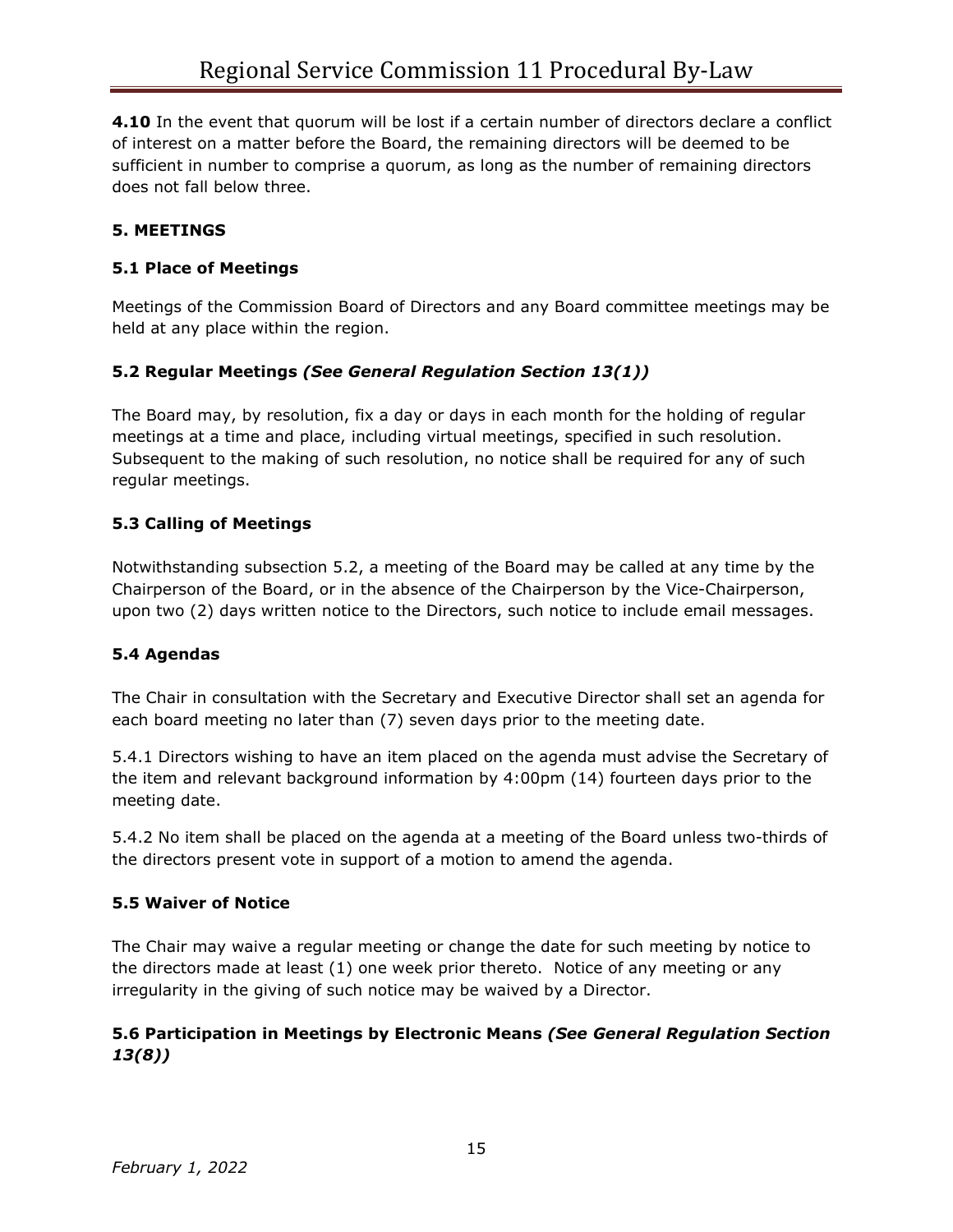5.6.1 Directors may participate in meetings by electronic means so long as all directors participating in the meeting can hear each other. This procedure also applies to all standing committees of the Board.

5.6.2 In the event that the Board goes into closed session any directors participating by electronic means must confirm to the Chair that he/she is alone and no other person can hear the Board's discussion.

# **5.7 Chairperson of Meetings**

In the absence of the Chairperson and Vice-Chairperson, the directors present shall choose a person from their number to be the Chairperson of the meeting.

## **5.8 Special Meetings**

5.8.1 The Chairperson may at any time summon a special meeting. (See General Regulation Section 13(4))

5.8.2 Upon receiving a request to summon a special meeting by any three directors of the Board, the Chair may summon a meeting for the purpose and at the time specified in the petition (See General Regulation Section 13(4)).

5.8.3 In case the office of Chairperson, Vice-Chairperson or Director becomes vacant, the Executive Director may summon a special meeting of the Board for the purpose of selection of a new Chairperson, Vice-Chairperson or the declaration of such vacancy.

5.8.4 The Executive Director shall issue notices of all special meetings of the Board and shall specify the time of such meeting and the business to be transacted thereat. He or she shall cause such notices to be delivered to the residence or place of business of the Chairperson, Vice-Chairperson and Directors at least two days before the meeting, such notice to include email messages.

## **5.9 Cancellation of Meetings**

If the Chair is of the opinion that a quorum will not be met at a meeting of the Board, it is the prerogative of the Chair to cancel that meeting and ensure that notification is given to all directors of the decision. The cancelled meeting shall be rescheduled as soon as is practicable.

## **5.10 Annual General Meeting and Appointment of Auditor**

The Board shall hold an Annual General Meeting no later than the  $30<sup>th</sup>$  day of April in each year, at which time a report covering the previous calendar year's activities of the Commission shall be presented, together with an Audited Financial Report. The Board shall appoint the financial auditor of the Commission annually at the Annual General Meeting.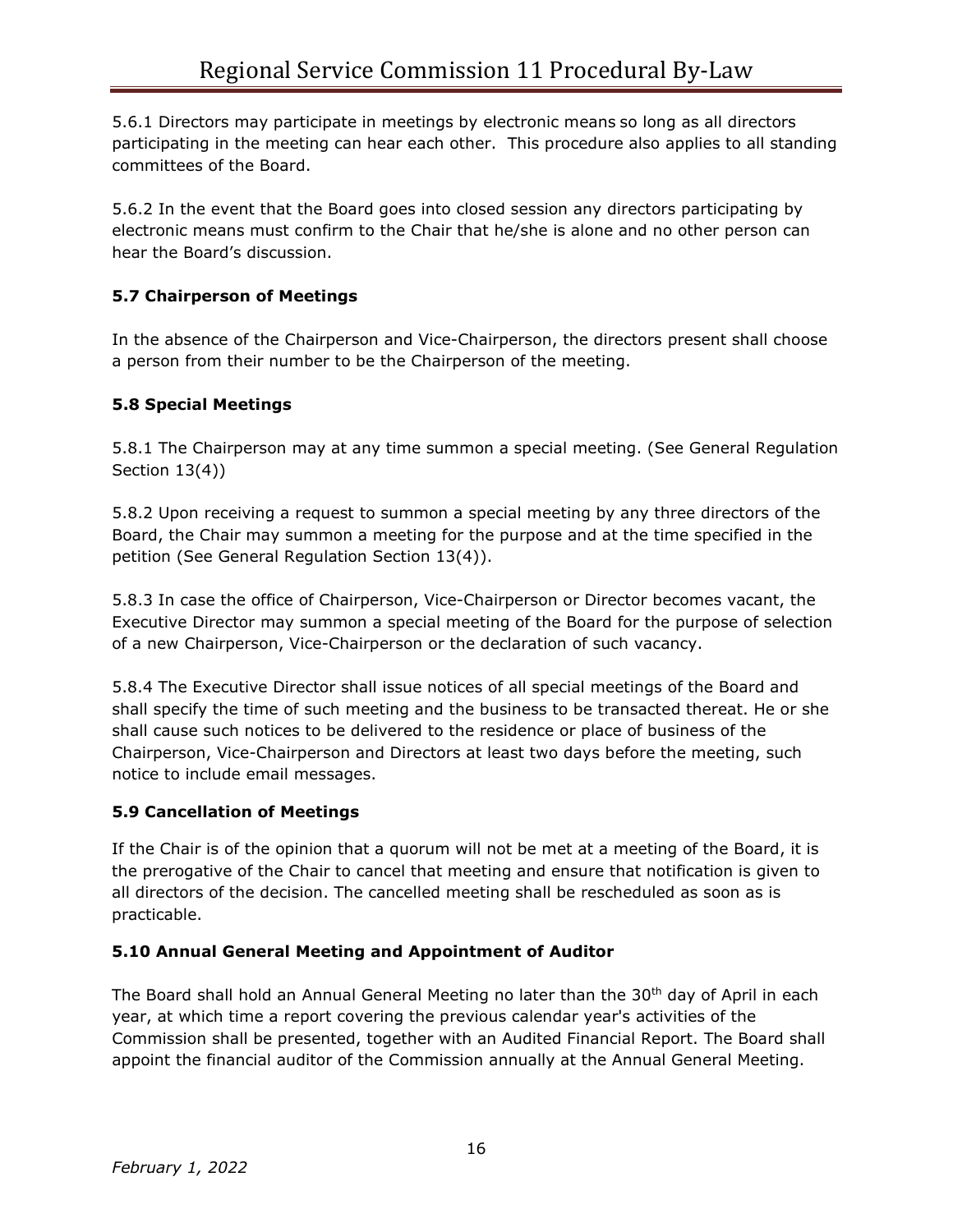5.10.1 Notice and an invitation to attend shall be extended to Local Service District Chairs and Advisory Committee members through the Local Service Manager and, municipal councillors through their respective administrators.

## **5.11 Conduct of Meetings**

#### 5.11.1 Procedural Matters

In the event a question relating to procedure arises, *Roberts Rules of Order, Revised*, shall govern the Commission, the Board of Directors and all appointed committees, in all procedural matters not otherwise covered by this or any other Commission by-law, or by the Act or Regulations.

## **5.12 Quorum**

No business shall be transacted at a meeting of the Board unless a quorum of the Board is present and entitled to vote. In the case of Regional Service Commission 11 the majority required for quorum will be 50% of the number of directors of the board plus one.

#### **5.13 Public Access to Board Meetings** *(See General Regulation Sections 13(1) and 13(3))*

All regular and special meetings of the Board shall be open to the public pursuant to the *General Regulation under the Regional Service Delivery Act.* However, if it is necessary at a meeting of the Board to discuss any of the matters referred to in subsection 68(1) of the *Local Governance Act,* the public may be excluded from the meeting for the duration of the discussion.

In the event of meeting that is taking place virtually public access shall be provided by live webcast.

For additional clarity, the following is the relevant section of the *Local Governance Act:*

**"68(1)** If it is necessary at a meeting of a council or a committee of council to discuss any of the following matters, the public may be excluded from the meeting for the duration of the discussion:

*(a)* information the confidentiality of which is protected by law;

*(b)* personal information;

*(c)* information that could cause financial loss or gain to a person or the municipality or could jeopardize negotiations leading to an agreement or contract;

*(d)* the proposed or pending acquisition or disposition of land for a municipal purpose;

*(e)* information that could violate the confidentiality of information obtained from the Government of Canada or from the Province;

*(f)* information concerning legal opinions or advice provided to the municipality by a municipal solicitor, or privileged communications as between solicitor and client in a matter of municipal business;

*(g)* litigation or potential litigation affecting the municipality or any of its agencies, boards or commissions, including a matter before an administrative tribunal;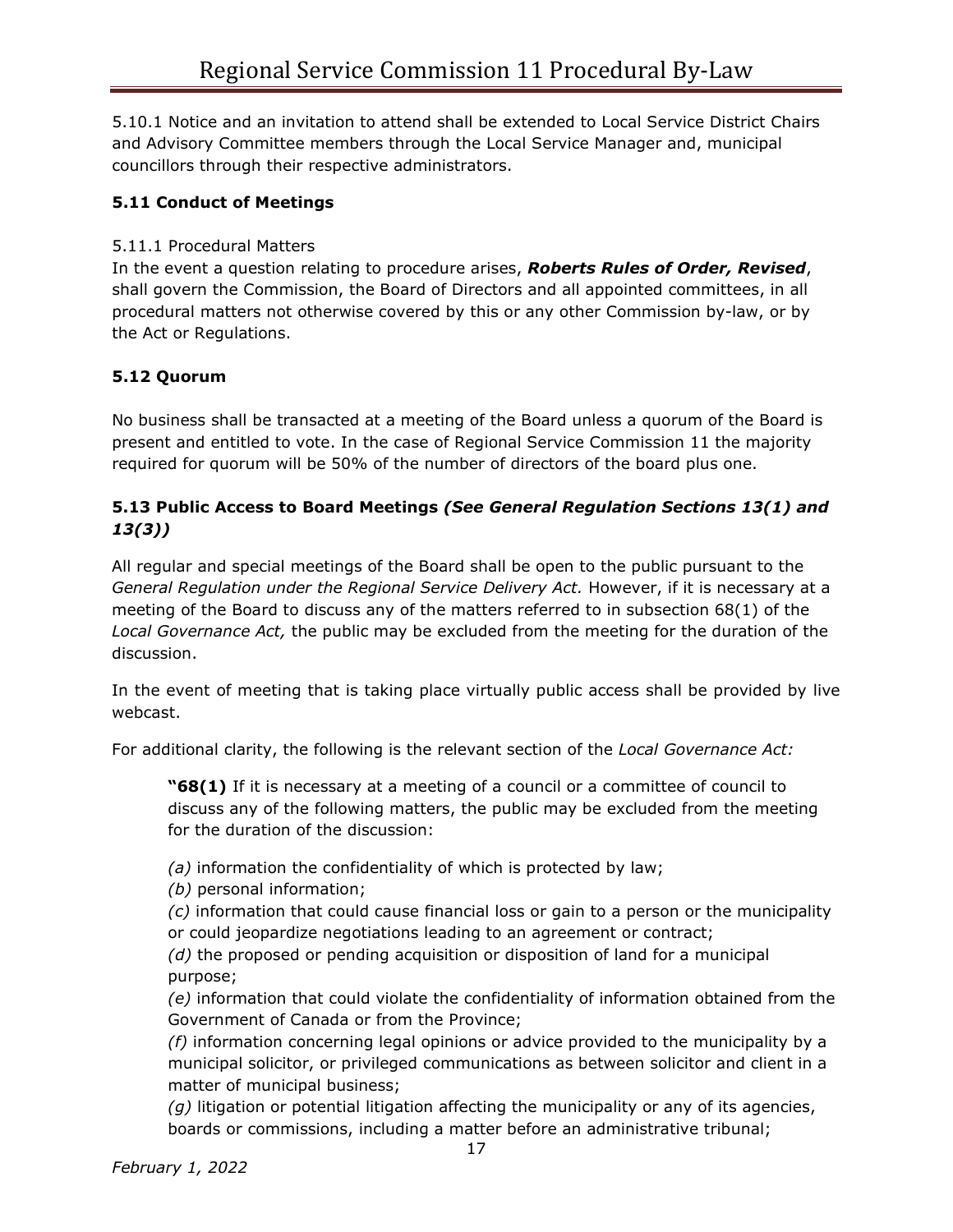*(h)* the access to or security of particular buildings, other structures or systems, including computer or communication systems, or the access to or security of methods employed to protect such buildings, other structures or systems; *(i)* information gathered by police, including the Royal Canadian Mounted Police, in the course of investigating any illegal activity or suspected illegal activity, or the source of such information; or

*(j)* labour and employment matters, including the negotiation of collective agreements."

## **6. PROCEDURE FOR MEETING**

#### **6.1 Call to Order**

As soon after the hour of meeting as a quorum is present, the Chairperson shall take the chair and call the Directors to order.

#### **6.2 Absence of Chairperson**

In case the Chairperson and Vice-Chairperson are both absent, the Executive Director shall call the meeting to order and, on a chairperson having been chosen on motion, the Board shall proceed with the business of the meeting.

## **6.3 Absence of Quorum**

Unless there is a quorum within thirty minutes after the time appointed for the meeting of the Board, the Board shall then stand adjourned until such day of meeting as the Chairperson shall then declare.

## **6.4 Public Attendance at Meetings** *(See General Regulation Section 13(2))*

With the exception of those meetings referenced in subsection 68(1) of the *Local Governance Act*, all meetings of the Board shall be open to the public and no member of the public shall be excluded therefrom except for improper conduct. The Chairperson or other presiding officer may order the expulsion from any meeting any person guilty of improper conduct at such meeting.

## **6.5 General Order of Business**

The following shall be the order of business of each regular Board meeting:

Recording of attendance Conflict of interest declarations Adoption of minutes Public Presentations Committee Reports Report on Collaborative Services Activity Tenders Annual/Departmental reports Other matters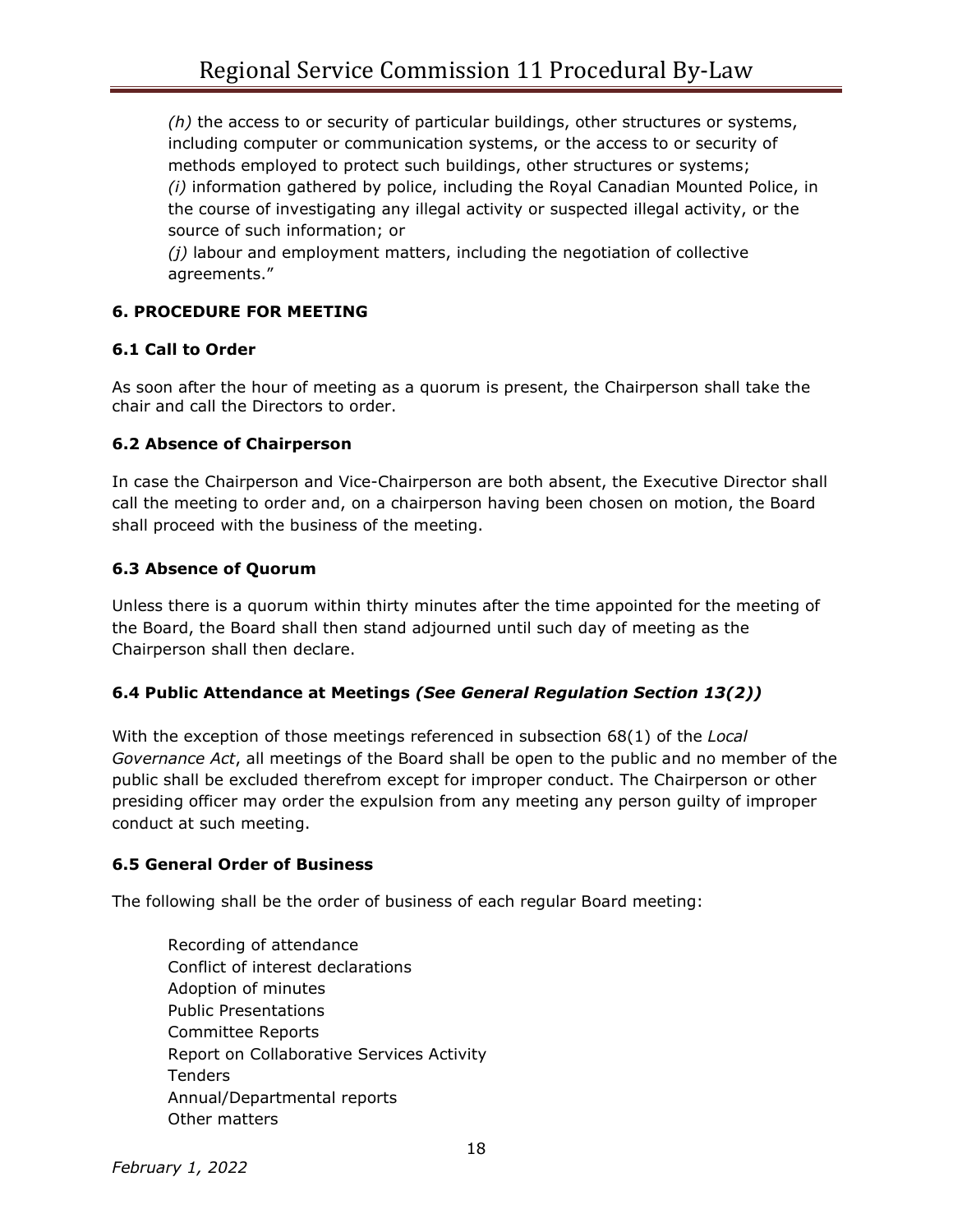Resolutions Consideration of by-laws

#### 6.5.1 Variation in the Order of Business

The business before the Board at each meeting shall be taken up in regular order unless otherwise determined by the vote of the Directors present, and all questions as to precedence or to the suspension of the general orders of the day shall be decided without debate.

## **6.6 Order**

#### 6.6.1 Relation of Public to Board

Except by special invitation of the Chairperson or vote of Board, no person other than Directors of the Board and the Commission Officers having duties to perform shall address the Board without permission of the Board.

#### 6.6.2 Notice to Appear Before the Board

Notice to appear and address the Board is required to be made by 4:00pm (14) fourteen days prior to the date of the meeting. Such notice shall be made to the Secretary, and include the topic and any relevant background information, unless this notice is otherwise waived by the Board.

#### 6.6.3 Preservation of Order

The Chairperson shall preserve order and decorum and decide all questions of order, subject to an appeal to the Board; and in the absence of the Chairperson and Vice-Chairperson, the presiding officer shall have the same authority.

#### 6.6.4 Rulings on Order

When called upon to decide a point of order, procedure, or practice, the Chairperson shall state the question without unnecessary comment and shall forthwith announce his or her decision citing any rule or authority he or she may deem necessary.

#### 6.6.5 Chairperson Entering Debate

If the Chairperson desires to leave the chair for the purpose of taking part in the debate or for any other purpose, he or she shall call on the Vice-Chairperson. If the Vice-Chairperson is not present, a Director can be called on to preside until the Chairperson resumes the chair.

#### **6.7 Rules of Debate**

#### 6.7.1 Who Shall Have The Floor

When two or more Directors raise their hands to speak, the Chairperson shall name the Director who, in his or her opinion, first raised his or her hand.

#### 6.7.2 Reading of Motion

Any Director may require the question or motion under discussion to be read at any time during the debate but not so as to interrupt a Director who is speaking.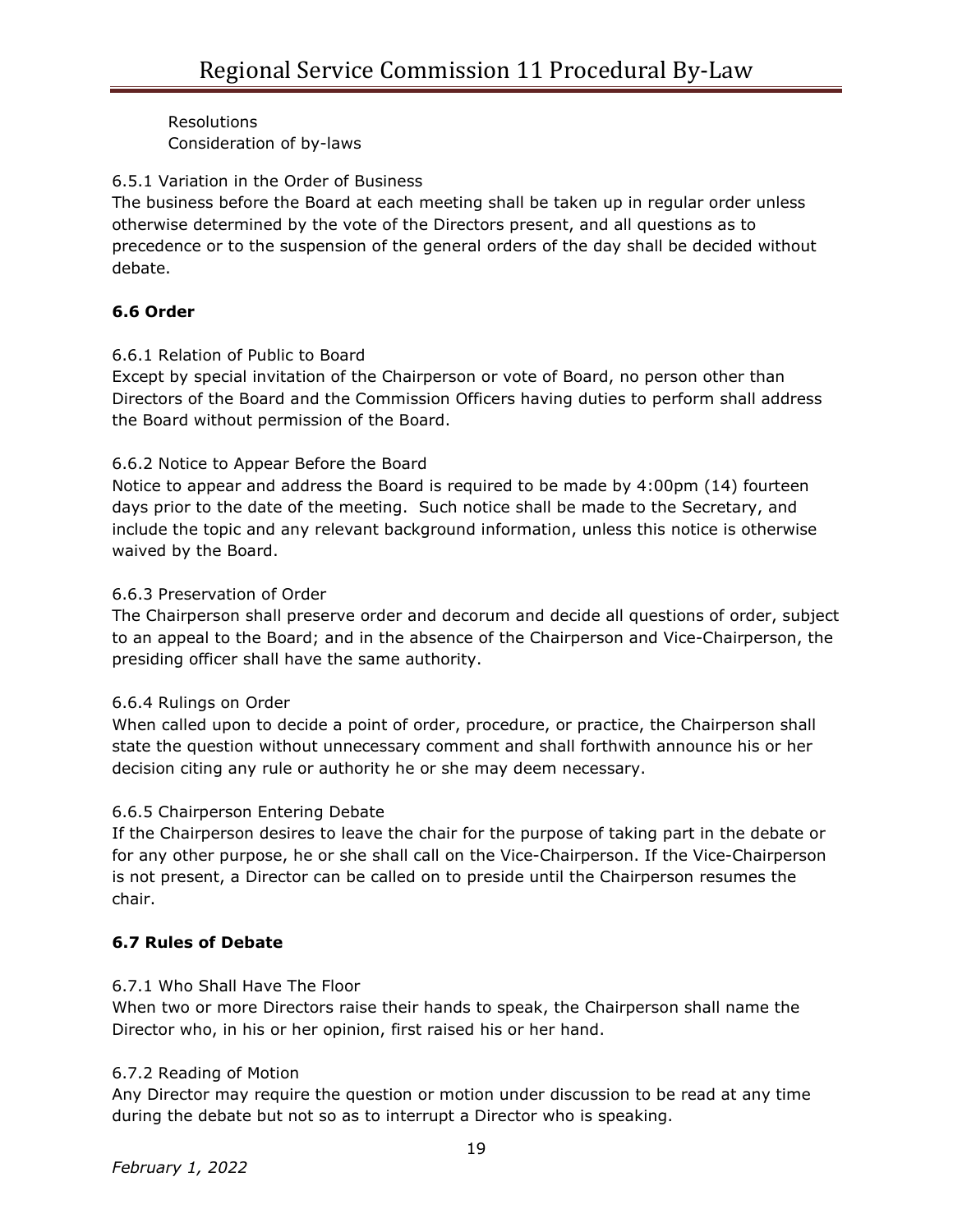#### 6.7.3 Limits of Debate

No Director shall speak more than once on the same question without the consent of the Chairperson, subject to challenge by the Board, except in explanation of a material part of his or her speech, which may have been misconceived, and in doing so, he or she shall not introduce a new matter. A reply is allowed to a Director who has made a substantive motion to the Board; an amendment; or, the previous question. No Director, without consent, shall speak to the same question in reply for longer than fifteen minutes.

#### 6.7.4 Appeal to Board

When a point of order is raised or when a Director is called to order by the chair, the Chairperson shall state and decide the point of order raised. The Board, if appealed to from the decision of the chair, shall decide the question but without debate; if there is no appeal, the decision of the Chairperson shall be final.

If the public is granted permission to address the Board, the rules of debate shall apply.

## **6.8 Rules of Conduct**

#### 6.8.1 Directors Must Address the Chairperson

Every Director before speaking to any question shall respectfully address the Chairperson.

#### 6.8.2. Disrespectful Statements

Remarks made in the course of discussion shall be clear and concise, in good taste and shall give offence to no one.

No director of the Board shall resist the rules of the Board, disobey the decision of the Chair on a question of order or procedure, or upon the interpretation of a rule of the Commission. In case any director shall so speak, resist, or disobey; the Chair may order such director to vacate his or her seat for the rest of the meeting; however, upon apologizing, he or she may, by vote of the Board, be permitted to retake his or her seat.

When a question is being put, no Director shall walk across the room, leave his or her place, or make or cause to be made any noise or disturbance.

When a Director is speaking, no other Director shall pass between him or her and the chair, or interrupt him or her except to rise to a point of order.

#### **6.9 Motions**

6.9.1 Motions to be seconded before Debate

Every motion and resolution shall be seconded before being debated or put from the chair and: (a) shall be in writing; and

(b) when a motion is seconded, it shall be read or stated by the Chairperson before debate.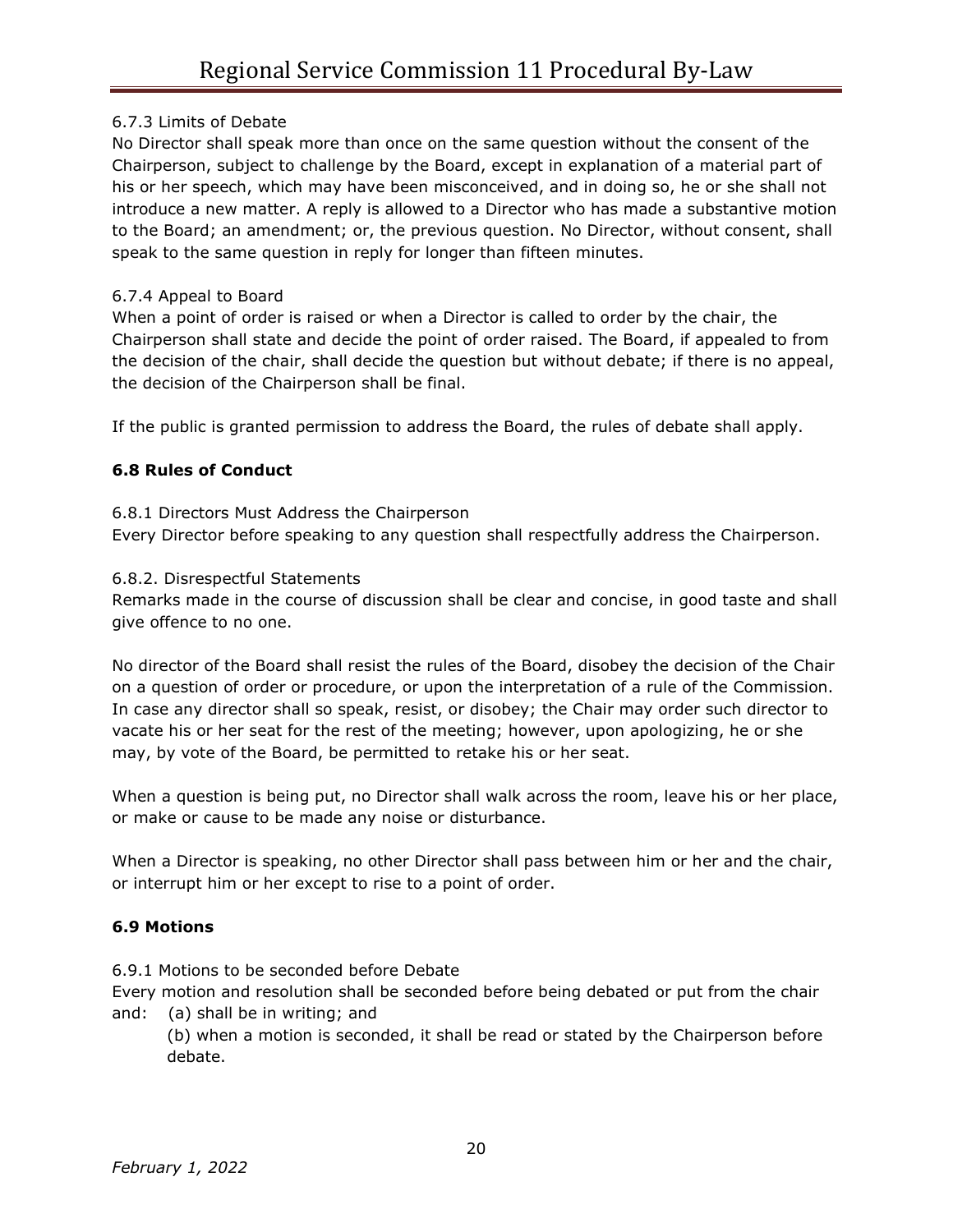6.9.2 Withdrawals of Motions

After a motion is read or stated by the Chairperson, it shall be deemed to be in possession of the Board but may, with permission of the Board, be withdrawn at any time before decision or amendment.

# 6.9.3 Motions to Adjourn

A motion to adjourn the Board or adjourn the debate shall be in order except:

- (1) when a Director is in possession of the floor;
- (2) when the yeas and nays have been called for;
- (3) when the Directors are voting;
- (4) when it has been decided that the previous question shall be put forthwith;

but a second motion to the same effect shall not be made until after some intermediate proceeding has taken place provided, however, the Board shall automatically adjourn at 9:00 o'clock p.m., unless two-thirds of the Directors present shall consent to continuing the proceedings.

## 6.9.4 Questions under Debate

When a question is under debate, no motion shall be received unless:

- (1) to approve it;
- (2) to amend it;
- (3) to lay it on the table;
- (4) to defer it;
- (5) to adjourn it;
- (6) to move the previous question;
- (7) to move that the vote be now taken; or
- (8) to extend the hour therefor.

## 6.9.5 The Previous Question

The previous question is a motion to end debate and bring the pending matter to an immediate vote. The previous question, until it is decided, shall preclude all amendment of the main question and shall be put in the following words: "Shall this question now be put?" If this motion be resolved in the affirmative, the original motion is to be put forthwith without any amendment or further debate, but if the proposed question is resolved in the negative the main question may then be debated or amended.

#### 6.9.6 Order of Amendments

6.9.6.1 Amendments shall be put in the reverse order to that in which they are moved except in filling up blanks when the longest time and the smallest sum shall be put first. Every amendment submitted shall be reduced to writing and shall be decided or withdrawn before the main question is put to the vote. Only one amendment shall be allowed to an amendment and any amendment more than one must be to the main question.

6.9.6.2 Previous written notice of an amendment to the motion to adopt the annual budget must be delivered to the Secretary of the Board no later than 30 days prior to the meeting at which the budget motion will be considered. Upon receipt of such notice the Secretary shall advise all directors of the Board of the content of the proposed amendment and the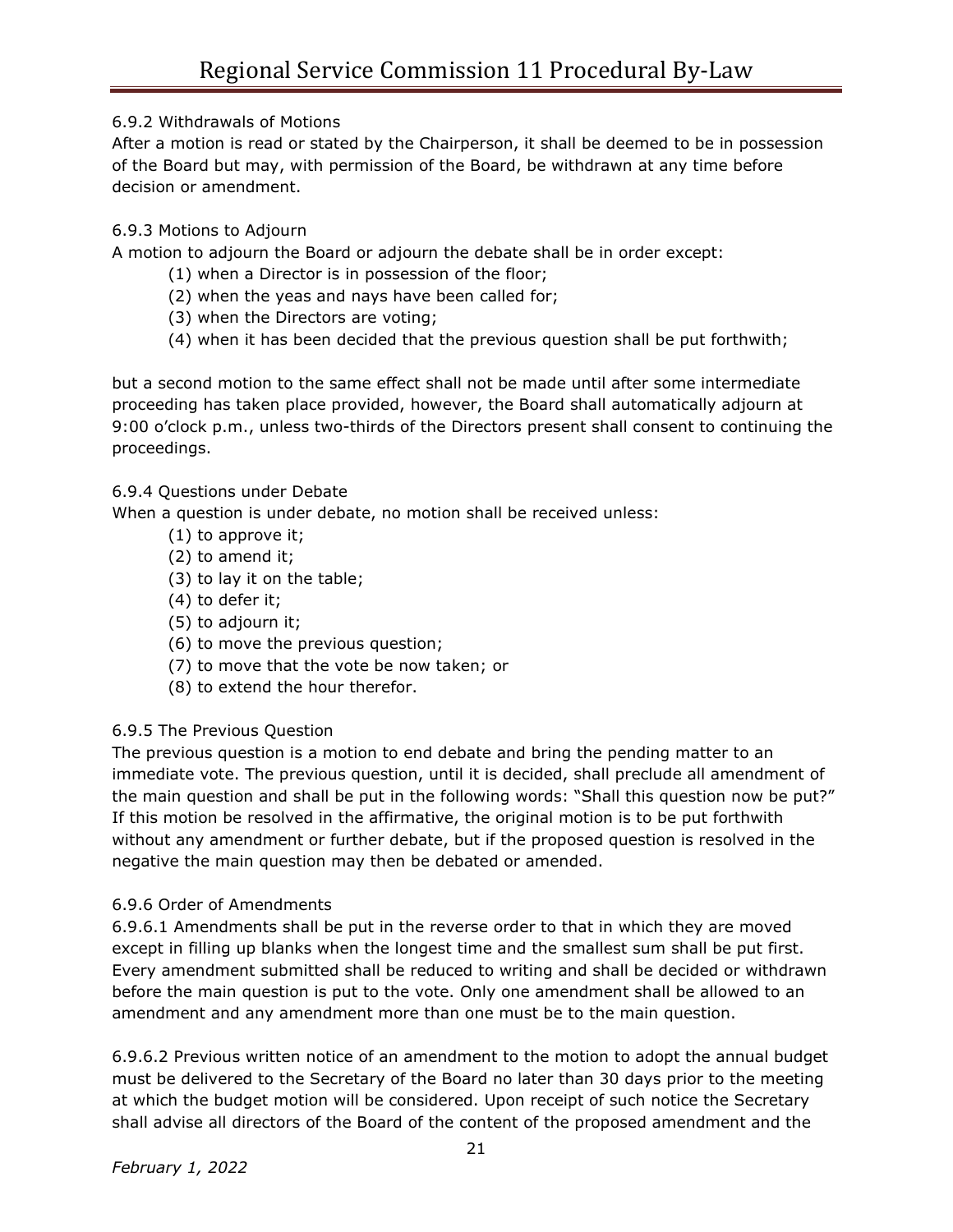proposed mover of the amendment. Motions to amend the budget motion are subject to the same voting procedures as the budget motion (Section 14.5 of Regulation 2012-109).

#### 6.9.7 Reconsideration

1. A substantive resolution, by-law, or any matter that has been adopted by the Board within the past twelve months may be reconsidered by the Board subject to the following:

(1) a notice of motion to reconsider, given in accordance with this by-law, must be given by a Director on the prevailing side;

(2) a motion to reconsider, if duly moved and seconded, shall be considered at the next Regular Board Meeting following the Board Meeting that received the notice of motion to reconsider;

(3) a motion to reconsider must be supported by a majority of the Directors of the whole Board before the matter to be reconsidered can be debated; and

(4) a motion to reconsider shall not be considered more than once in a three month period.

2. A substantive resolution, by-law, or any matter that has been adopted by the Board for a period of more than twelve months may be reconsidered by the Board at any time provided notice of motion has been given at a previous Board Meeting; and provided further that:

(1) no discussion of the main question shall be allowed unless reconsidered; and (2) after such motion to reconsider, no action shall be taken by the Board on the main motion until such reconsideration is disposed of.

## **6.10 Voting**

#### 6.10.1 Simple Majority

Except as hereinafter noted, all questions arising at any meeting of the Board shall be decided by a majority of votes**.**

#### 6.10.2 Double Two-thirds Vote *(See General Regulation Section 14(5) and Section 27(2) of the Act)*

A motion made at a meeting to (a) approve an annual budget, (b) approve the borrowing of money or (c) approve the setting of fees, and (d) to hire or dismiss the Executive Director shall not pass unless at least two-thirds of the Directors present, who represent at least two-thirds of the total population represented by all the Directors present, vote in favour of the motion.

## 6.10.3 Open Vote *(See General Regulation Section 14(1)*

With the exception of the election of the board officers above, every question submitted to the Board shall be determined by open vote of a show of hands of the directors present.

## 6.10.4 Recording of Vote

Upon a division of the Board, the names of those who voted for and those who voted against the question shall be entered upon the minutes.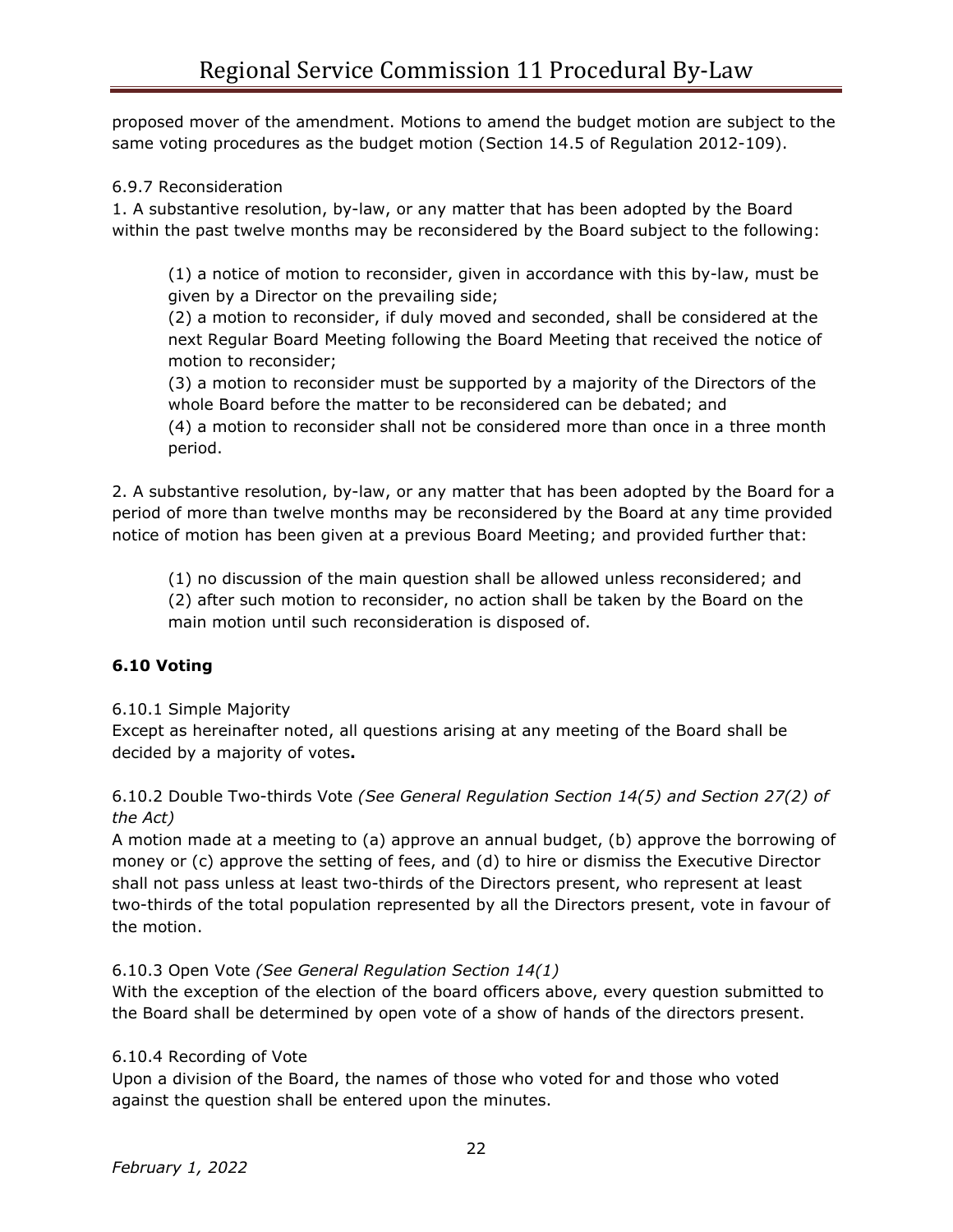#### 6.10.5 Chairperson Voting *(See General Regulation Section 14(3))*

The Chairperson shall vote on every motion or resolution except a motion to appeal a procedural ruling of the chair.

#### 6.10.6 Tie Vote

If the chairperson's vote results in an equal division on such questions, he or she shall not have a second or deciding vote and the question shall be declared lost.

#### 6.10.7 All Must Vote *(See General Regulation Section 14(1)*

Every Director who is present in the Board room when a question is put shall vote thereon unless he or she declares that he or she has a conflict of interest. If any Director persists in refusing to vote for other than the reason herein before stated, he or she shall be recorded as voting in the affirmative on the question before the Board.

6.10.8 More Than One Distinct Vote

When the question under consideration contains more than one distinct point, upon the request of any Director the vote upon each point shall be taken separately.

6.10.9 Result Declaration

After a question is finally put, no Director shall speak to the question nor shall any other motion be made until after the result has been declared.

6.10.10 Proxy Prohibited.

A director of the Board shall not be entitled to vote by proxy at a meeting of the Board.

#### **7. ADMINISTRATION**

#### **7.1 Registered Office**

860 Prospect Street Fredericton, NB E3B 2T8

The Board may, by resolution, change the address of the registered office of the Commission.

#### **7.2 Corporate Seal**

The Commission shall have a corporate seal which shall be as shown in the impression made in the margin hereof and may be changed by resolution of the Commission.

#### **7.3 Fiscal Year** *(See Section 26 of the Act)*

The fiscal year of a Commission is the calendar year.

#### **7.4 Execution of documents**

7.4.1 Signing Authority: Instruments in writing requiring execution by the Commission shall be signed on behalf of the Commission by the Executive Director and one of the Chairperson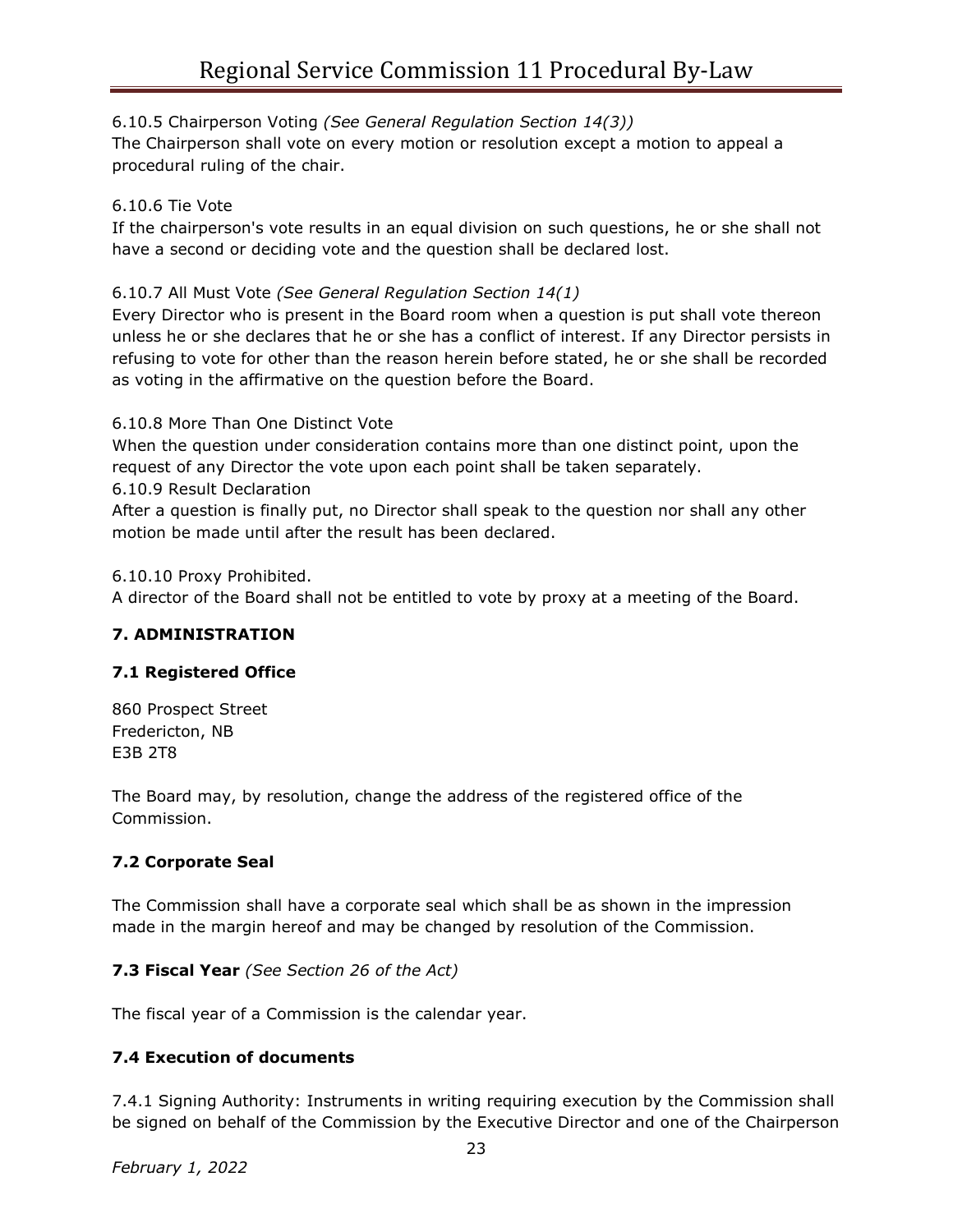or the Vice-Chairperson and all instruments in writing so signed shall be binding upon the Commission without any further authorization or formality. The Board may from time to time, by resolution, appoint any director or directors on behalf of the Commission to sign instruments in writing.

7.4.2 The corporate seal of the Commission shall be affixed to instruments in writing signed as aforesaid by any signing officer authorized to sign the same or at the direction of any such signing officer.

7.4.3 The term "instrument in writing" as used herein shall include banking documents, deeds, contracts, mortgages, hypothecs, charges, conveyances, transfers and assignments of property, real or personal, immovable or movable, agreements, releases, receipts and discharges for the payment of money or other obligations, cheques, promissory notes, drafts, acceptances, bills of exchange and orders for the payment of money, transfers powers of attorney, bonds, debentures or other securities or any paper writings.

# **7.5 Banking**

The banking business of the Commission shall be transacted with such banks as may from time to time be designated by or under the authority of the Board. Such banking business or any part thereof shall be transacted under such agreements, instructions and delegations of powers as the Board may from time to time prescribe by resolution.

# **7.6 Corporate Records**

The Board shall prepare and maintain, at its registered office or at any other place designated by resolution of the Board, adequate accounting records and records containing minutes of meetings and resolutions of the Board and any committee thereof. The records described in this section shall, at all reasonable times, be open to inspection by the Board.

The Secretary, appointed under subsection 2.5.5 of this By-law shall be responsible for the records of the Commission.

# **8. PROTECTION OF DIRECTORS AND OFFICERS**

# **8.1 Limitation of Liability**

Every director and alternate and officer of the Board of Directors in exercising his/her powers and discharging his/her duties shall act honestly and in good faith with a view to the best interest of the Commission and exercise the care, diligence and skill that a reasonably prudent person would exercise in comparable circumstances.

Subject to the foregoing, no director or officer shall be liable for the acts, receipts, neglects or defaults of any other director, officer or employee, or for joining in any receipt or other act for conformity, or for any loss, damage or expense happening to the Commission through the insufficiency or deficiency of title to any property acquired for or on behalf of the Commission or for the insufficiency or deficiency of any security in or on which any of the moneys of the Commission shall be invested, or for any loss or damage arising from the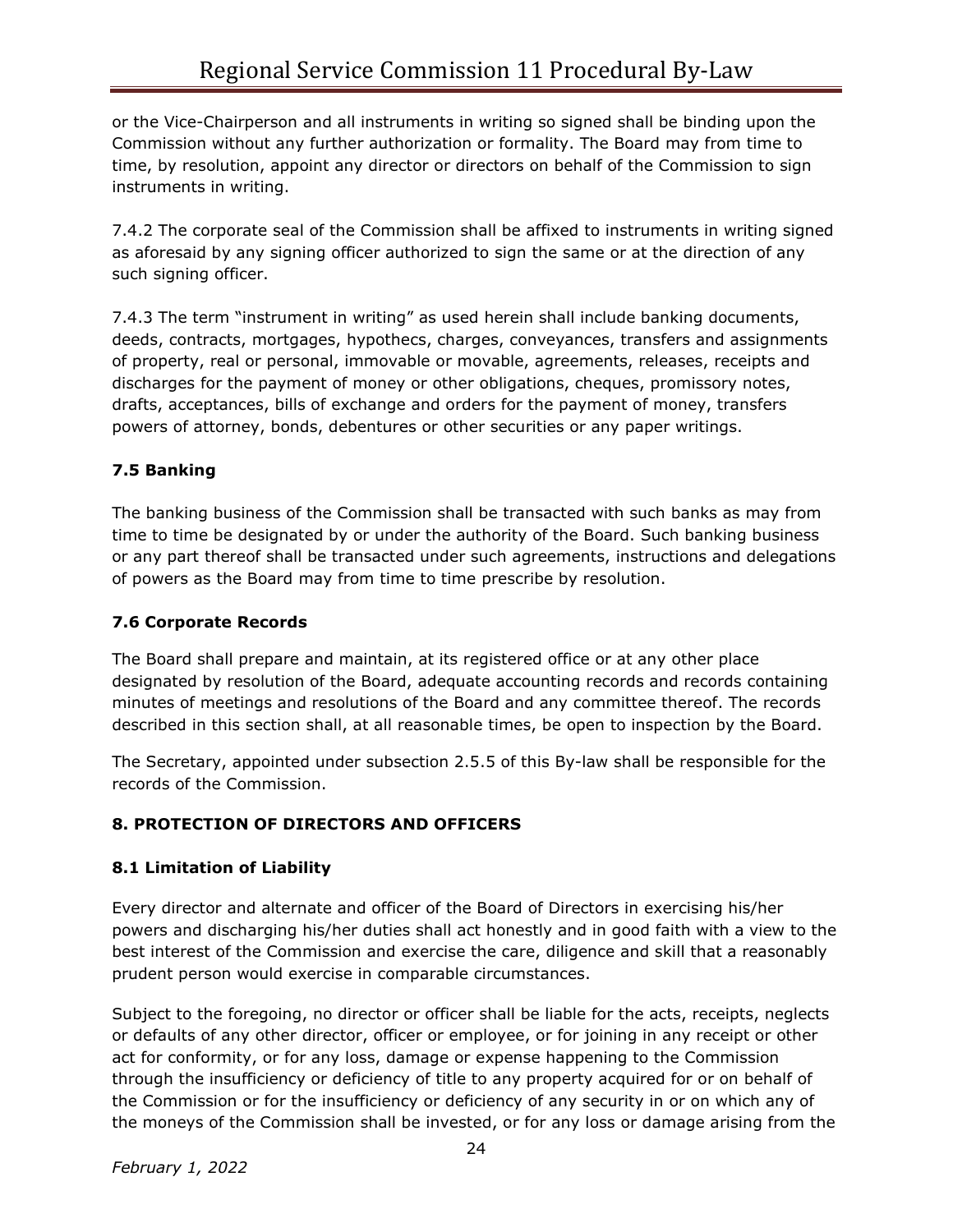bankruptcy, insolvency or tortuous acts of any person with whom any of the moneys, securities or effects of the Commission shall be deposited, or for any loss occasioned by any error of judgment or oversight on his/her part, or for any other loss, damage or misfortune which shall happen in the execution of the duties of his/her office or in relation thereto; provided that nothing herein shall relieve any director or officer from the duty to act in accordance with the Act or from liability for any breach thereof.

#### **8.2 Indemnity**

The Commission shall indemnify a director, an alternate or officer, a former director or officer, and his/her heirs and legal representatives, against all costs, charges and expenses, including an amount paid to settle an action or satisfy a judgment, reasonably incurred by him/her in respect of any civil, criminal or administrative action or proceeding to which he/she is made a party by reason of being or having been a director or officer of the Commission, if:

(a) he/she acted honestly and in good faith with a view to the best interests of the Commission; and

(b) in the case of a criminal or administrative action or proceeding that is enforced by a monetary penalty, he/she had reasonable grounds for believing that his/her conduct was lawful. Nothing in this by-law shall limit the right of any person entitled to indemnity to claim indemnity apart from the provisions of this by-law.

#### **8.3 Insurance**

The Commission shall purchase and maintain insurance for the benefit of any person referred to in section 8.1 against any liability incurred by him/her in his/her capacity as a director or officer of the Commission.

#### **9. DIRECTORS' EXPENSES AND REMUNERATION**

#### **9.1 Directors' Expenses**

The directors shall be reimbursed for mileage and meals related to the attendance at Commission or committee meetings or otherwise in respect of the performance by them of their duties. The rate for reimbursement is described by Policy Fin-03.

#### **9.2 Directors' Remuneration**

The Directors of the Commission shall receive remuneration for attendance at Board meetings as well as Committees of the Board as follows:

- Chair \$168.96 per meeting (as of January 1, 2022); and
- Vice Chair and directors \$140.81 per meeting (as of January 1, 2022).